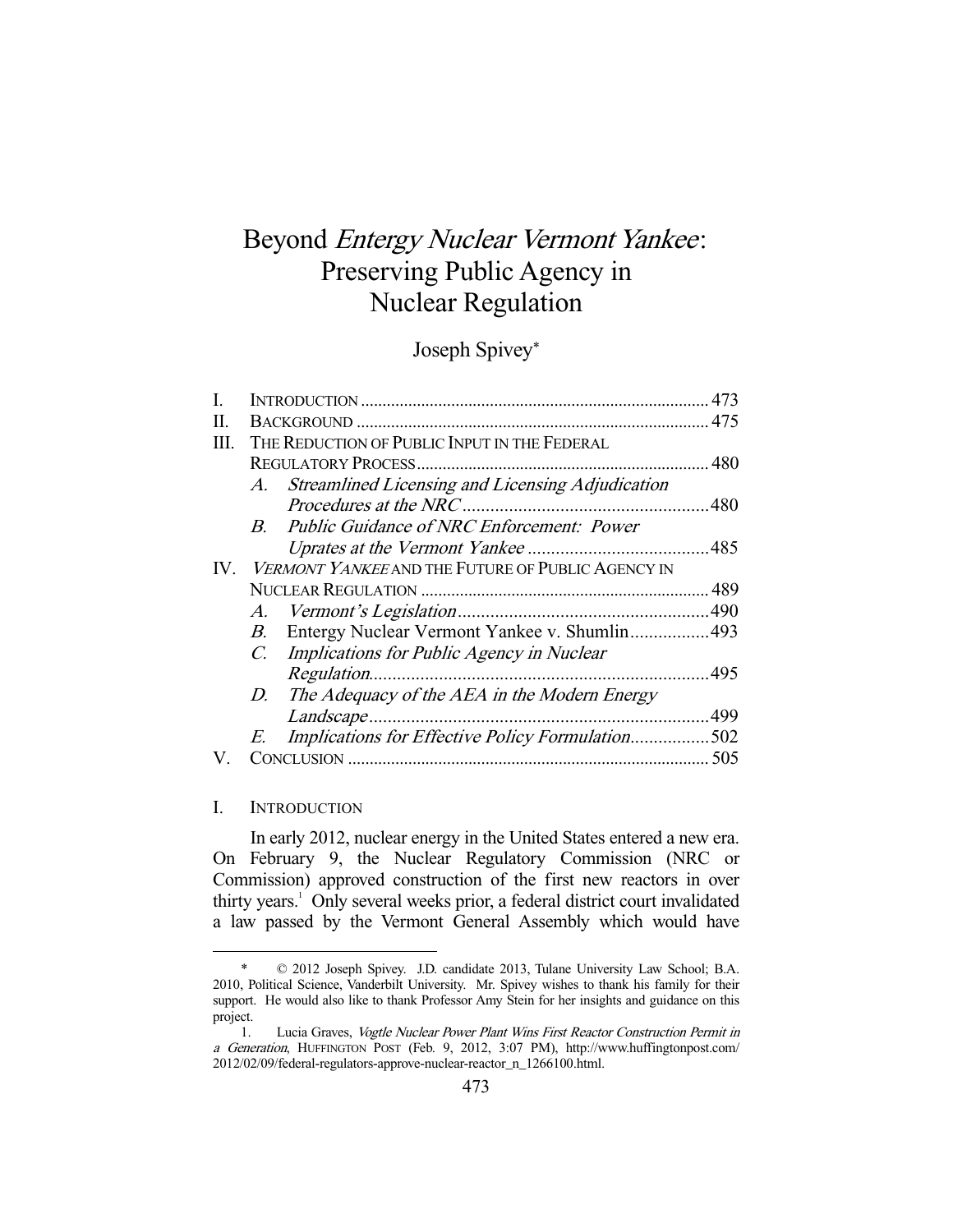allowed the state legislature to override the NRC's twenty-year license extension for the Vermont Yankee Nuclear Plant, a controversial reactor located in Vernon, Vermont.<sup>2</sup> Despite renewed opposition following the 2011 disaster at the Fukushima Daiichi Reactor in Japan, nuclear energy in the United States may be poised for expansion. Perhaps growing concerns over inadequate power supply and climate change have paved the way for nuclear power's extended life. However, these developments may to a large degree reflect the public's diminishing influence over nuclear regulation. This Comment explores the latter possibility and argues that a diminished role for the public serves neither the nuclear industry's best interests nor those of the nation.

 After Three Mile Island and Chernobyl, the NRC began a gradual campaign to reduce opportunities for public participation and control over the licensing and operation of nuclear facilities.<sup>3</sup> By imposing a series of strict procedural burdens and streamlined licensing proceedings, the NRC has made it difficult for public interest groups to gain traction and steer the Agency's actions.<sup>4</sup> The NRC's recent actions suggest that it is seeking to consolidate absolute control over the regulatory process within itself to the detriment of public access. An elimination of public influence should be a concern when discussing any regulatory agency, but it is especially troubling with regard to nuclear power, given the potentially devastating impact of the radioactive materials involved.

 However, the greater concern is that the public will lose the primary avenue of redress reserved for it at the birth of the nuclear industry: control via state legislatures. When Congress recognized the potential for nuclear energy in passing the Atomic Energy Act of 1946 (AEA), it acknowledged that this potential was not to be harnessed to the detriment of public safety.<sup>5</sup> Congress did not intend for nuclear energy to be forced upon the nation. Instead, it realized that the ultimate decision of whether or not to embrace nuclear energy as an economically sound, reliable source of power should be left to the states.<sup>6</sup> In contrast, decisions on how to regulate the radiological aspects of the industry were left to the

 <sup>2.</sup> Entergy Nuclear Vt. Yankee, LLC v. Shumlin, No. 1:11-cv-99(jgm), 2012 WL 162400, at \*1, \*38-39, \*42 (D. Vt. Jan. 19, 2012).

 <sup>3.</sup> Christopher C. Chandler, Recent Development, Recent Developments in Licensing and Regulation at the Nuclear Regulatory Commission, 58 ADMIN. L. REV. 485, 488-90 (2006) (citing Nuclear Info. Res. Serv. v. Nuclear Regulatory Comm'n, 969 F.2d 1169 (D.C. Cir. 1992) (en banc)).

<sup>4.</sup> See id.<br>5. 42 U.S

 <sup>5. 42</sup> U.S.C. § 2012(d) (2006).

 <sup>6.</sup> See id. § 2021(b).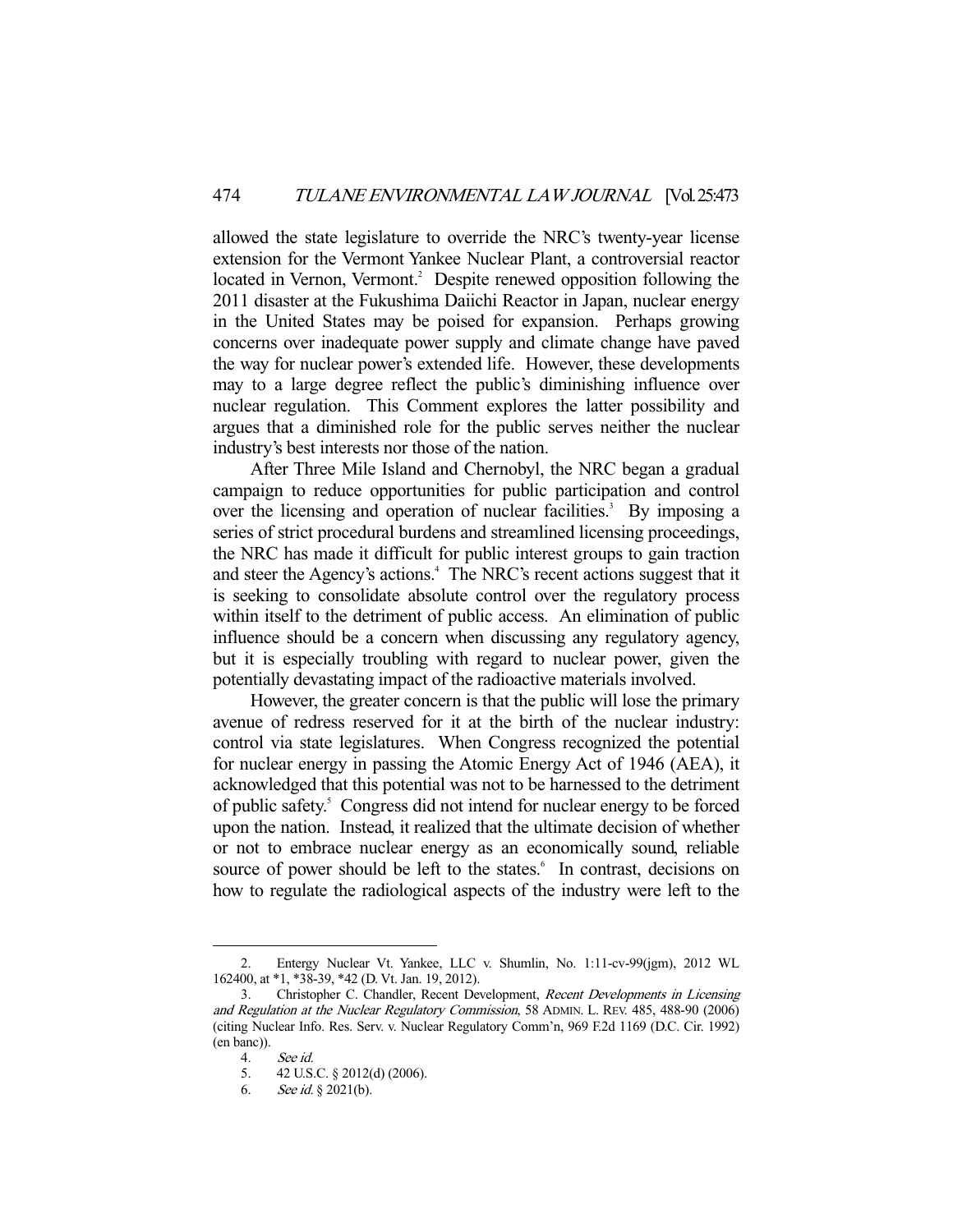judgment of the NRC.<sup>7</sup> The 1983 United States Supreme Court decision in Pacific Gas & Electric Co. v. State Energy Resources Conservation & Development Commission confirmed the states' authority to make the "threshold determination" of whether to allow nuclear power, but designated the subsequent regulation of plant construction and operation as the role of the NRC.<sup>8</sup>

 The recent Entergy Nuclear Vermont Yankee, LLC v. Shumlin decision disturbs this traditional balance of power, raising concerns for public representation in the future of the nuclear industry.<sup>9</sup> Given the public's diminishing clout in the federal sphere, the necessity of preserving public agency through state legislatures has become more apparent. This Comment seeks to illustrate the danger of eliminating forums for public deliberation and control over nuclear energy by examining, first, the evolution of public-averse procedures at the NRC and second, the implications of the recent Vermont Yankee decision in light of this trend.

II. BACKGROUND

 Initially, nuclear research and development was conducted exclusively by the federal government because of the monopoly power granted to it by the AEA of 1946.<sup>10</sup> Almost a decade later, the government amended the AEA to create a process by which private investors could obtain licenses to construct and operate nuclear power facilities.<sup>11</sup> Federal licensing was administered by the Atomic Energy Commission (AEC), an agency with the dual responsibilities of promoting nuclear power and regulating its safety.<sup>12</sup> With the initial regulatory framework in place, nuclear energy grew rapidly.

 As it became evident that nuclear energy was destined to become a sizable commercial industry, Congress modified the regulatory structure to suit the public and the industry. In order to sustain private investment in nuclear energy, Congress passed the Price-Anderson Act in 1957.<sup>13</sup> The Act limited the liability of individual plant owners by providing that

 <sup>7.</sup> Id. § 2021(c).

 <sup>8. 461</sup> U.S. 190, 205, 225-26 (1983) (citing Judith C. Bauman & John C. Platt, Note, May a State Say "No" to Nuclear Power? Pacific Legal Foundation Gives a Disappointing Answer, 10 ENVTL. L. 189, 199 (1979)).

 <sup>9.</sup> No. 1:11-cv-99(jgm), 2012 WL 162400 (D. Vt. Jan. 19, 2012).

 <sup>10.</sup> Pac. Gas, 461 U.S. at 206.

 <sup>11. 42</sup> U.S.C. § 2137.

 <sup>12.</sup> Atomic Energy Act of 1946, ch. 724, § 2(a), 60 Stat. 755.

 <sup>13.</sup> Price-Anderson Act, 42 U.S.C. § 2210; Act of Sept. 2, 1957, Pub. L. No. 85-256, 71

Stat. 576.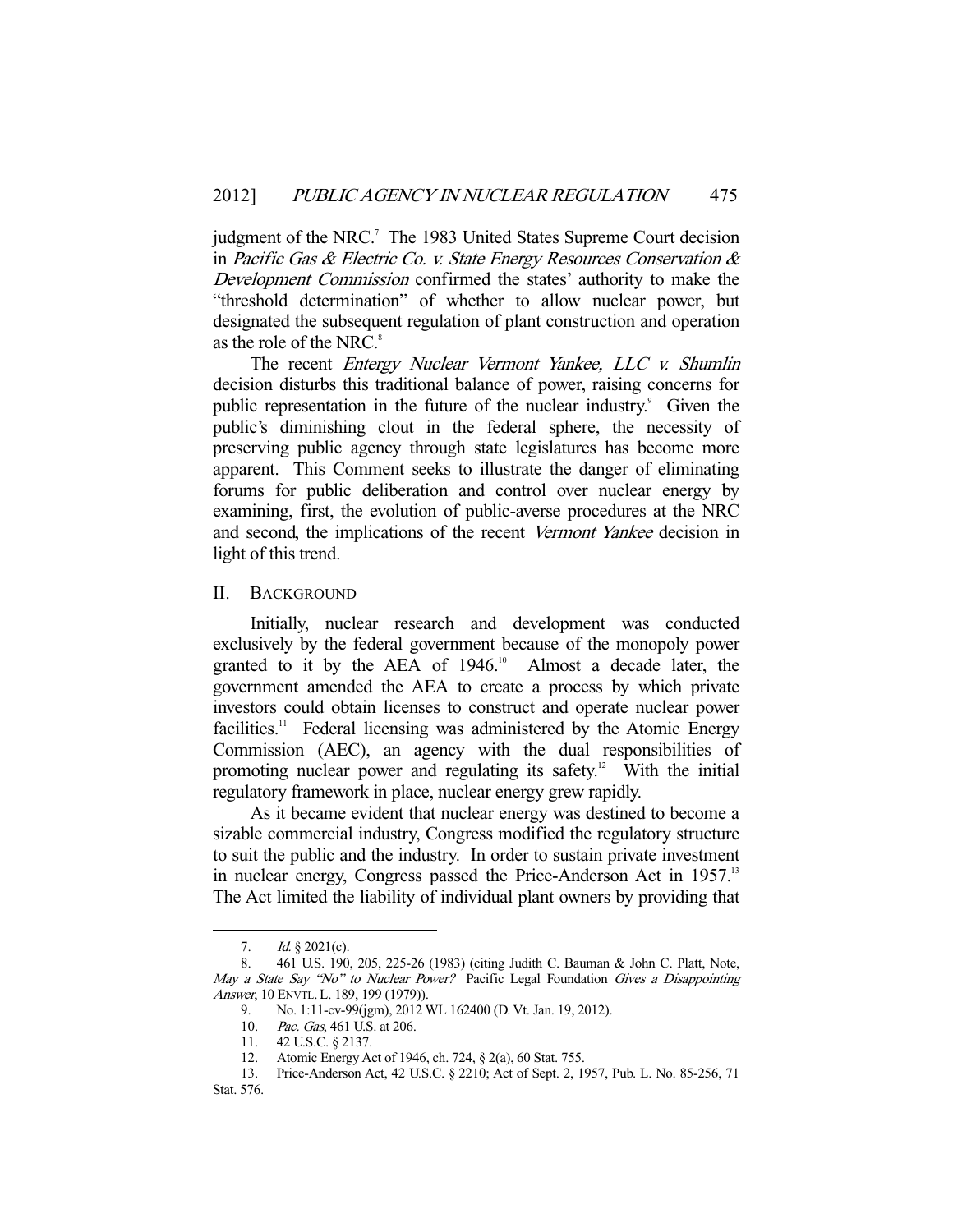"the United States may make funds available for a portion of the damages suffered by the public from nuclear incidents, and may limit the liability of those persons liable for such losses."<sup>14</sup>

 In 1959, Congress amended the AEA by adding section 274 in order to "clarify the respective responsibilities . . . of the States and the Commission with respect to the regulation of byproduct, source, and special nuclear materials."<sup>15</sup> Subsection  $274(k)$  includes a generous reserve clause that states, "Nothing in this section shall be construed to affect the authority of any State or local agency to regulate activities for purposes other than protection against radiation hazards."16

 Congress amended the AEA again in 1974 to address growing concerns over the wisdom of having a regulatory agency tasked with both the expansion and regulation of nuclear energy. This amendment created the NRC and gave it exclusive authority over nuclear safety and environmental regulation.<sup>17</sup> The developmental role was transferred to the newly created Energy Research and Development Administration (later merged into the Department of Energy  $(DOE)$ ).<sup>18</sup> As the generation of nuclear energy expanded, Congress realized that the accumulation of nuclear waste and spent fuel posed a serious threat to the longevity of nuclear power, from the standpoints of reliable operations and human and environmental health. Accordingly, it passed the Nuclear Waste Policy Act of 1982, which placed the burden on the federal government "to provide for the permanent disposal of high-level radioactive waste and ... spent nuclear fuel."<sup>19</sup> Responsibility for the costs of waste disposal remained on a plant's owner.<sup>20</sup> Congress passed the Low-Level Radioactive Waste Policy Amendments Act of 1985 to assign responsibility for the disposal of low-level radioactive waste to the states.<sup>21</sup> After this, the allocation of authority between states and the federal government under the AEA has remained substantially unchanged.

 Interestingly, of all the amendments to the AEA, none signified a major shift in federal nuclear policy, though several reactor accidents

 <sup>14. 42</sup> U.S.C. § 2012(i).

<sup>15.</sup> *Id.* § 2021(a)(1).

<sup>16.</sup> *Id.* § 2021(k).

 <sup>17.</sup> Energy Reorganization Act of 1974, Pub. L. No. 93-438, § 201(a), 88 Stat. 1233, 1242-43.

*Id.* § 2(a), 88 Stat. at 1233.

 <sup>19. 42</sup> U.S.C. § 10131(a)(4); Nuclear Waste Policy Act of 1982, Pub. L. No. 97-425, § 111(a)(4), 96 Stat. 2201, 2207 (1983) (codified as amended at 42 U.S.C. §§ 10101-10270).

 <sup>20. 42</sup> U.S.C. § 10131(a)(4).

 <sup>21.</sup> Low-Level Radioactive Waste Policy Amendments Act of 1985, Pub. L. No. 99-240,

<sup>§ 3, 99</sup> Stat. 1842 (1986) (codified as amended at 42 U.S.C. § 2021).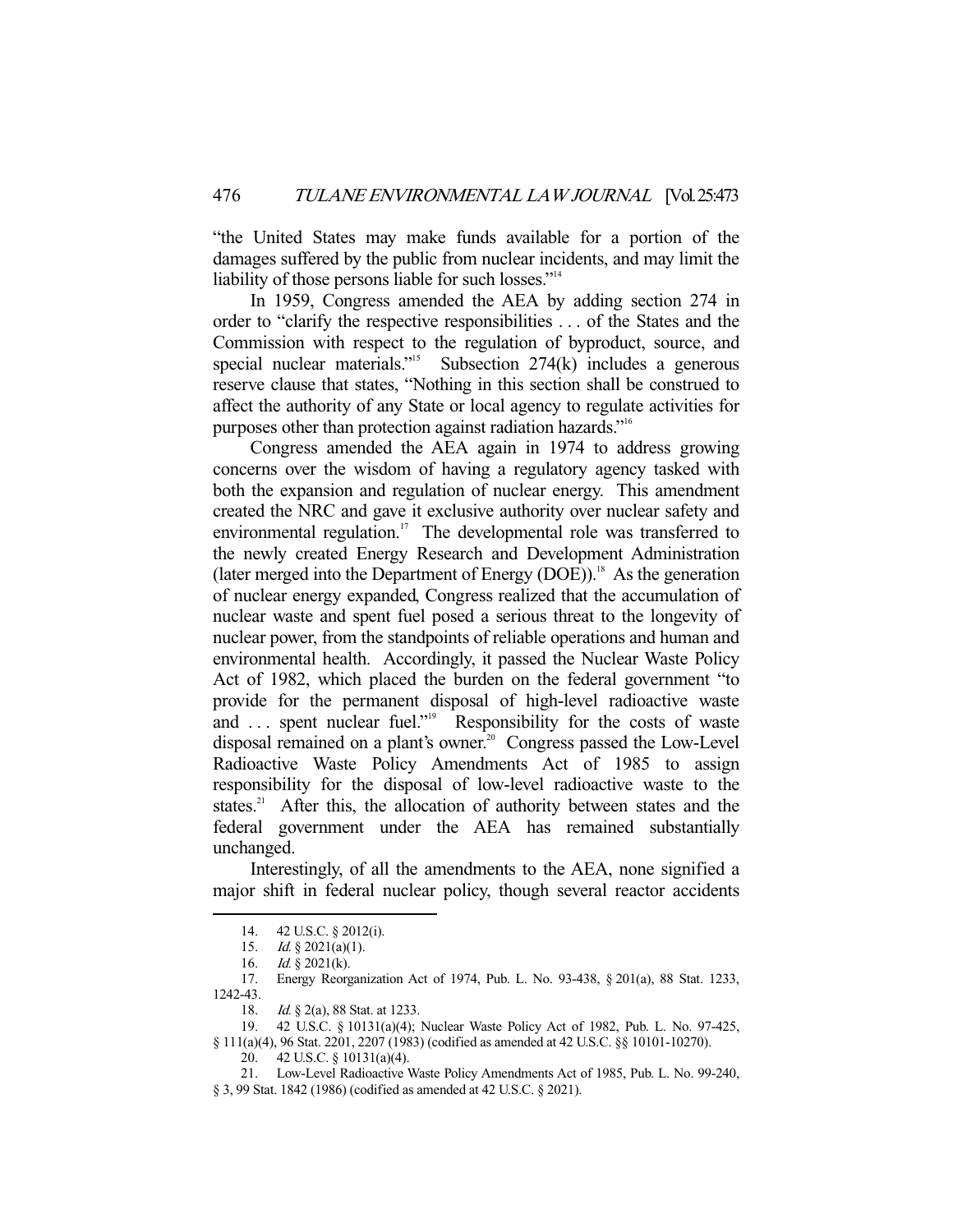caused political leaders in other nations to abandon nuclear energy swiftly.<sup>22</sup> In 1979, a combination of technological malfunction and In 1979, a combination of technological malfunction and human error led to the partial meltdown of a reactor at the Three Mile Island plant near Harrisburg, Pennsylvania.<sup>23</sup> The plant was forced to shut down and, consequently, released an insubstantial amount of radioactive gas.<sup>24</sup> The event scarred nuclear energy's flawless record and caused widespread fear and opposition that brought an end to development in the United States for the next thirty years. However, approximately 100 plants continued to operate at decreased capacity, though many utilities would later apply for controversial uprates that would allow plants to operate at significantly higher capacities.<sup>25</sup>

 Almost a decade after Three Mile Island, another major reactor accident occurred at the Chernobyl reactor in the Soviet Union. In the course of conducting a safety experiment, operators lost control and several explosions blew the roof off the reactor and released a large cloud of radioactive gas into the atmosphere that traveled around the European continent.<sup>26</sup> For most of Europe, this event left national political leaders with no choice but to abandon nuclear energy, given that public support for the industry, and in the case of the Soviet Union, for Communist governance, was built on the assumption that such an accident would never occur.<sup>27</sup>

 In contrast, the nuclear moratorium in the United States was the result of economic decisions by state governments and utilities. On the federal side, the response was not to decrease reliance on nuclear power, but instead to implement numerous federally funded investment incentives and changes in agency procedure that would allow nuclear energy to keep its place in the discussion of viable long-term energy sources.<sup>28</sup> When it became clear that utilities would not consider building nuclear power plants unless the costs of licensing and construction were reduced, Congress reacted by including guidelines in the Energy Policy Act of 1992 that authorized the NRC to streamline its licensing procedures in order to reduce excess costs to licensees.<sup>29</sup> Furthermore,

 <sup>22.</sup> None of the AEA amendments were direct, immediate responses to safety concerns triggered by Three Mile Island, Chernobyl, or Fukushima. See DANIEL YERGIN, THE QUEST: ENERGY, SECURITY, AND THE REMAKING OF THE MODERN WORLD 371-78 (2011).

<sup>23.</sup> *Id.* at 371.

<sup>24.</sup> *Id.*<br>25. *Id.* Id. at 374.

<sup>26.</sup> *Id.* at 376.<br>27. *See id.* at See id. at 377.

<sup>28.</sup> See id. at 403-04.

 <sup>29. 42</sup> U.S.C. § 2235 (2006); MARK HOLT, CONG. RESEARCH SERV., RL 33558, NUCLEAR ENERGY POLICY 12 (May 10, 2011), http://www.fas.org/sgp/crs/misc/RL33558.pdf.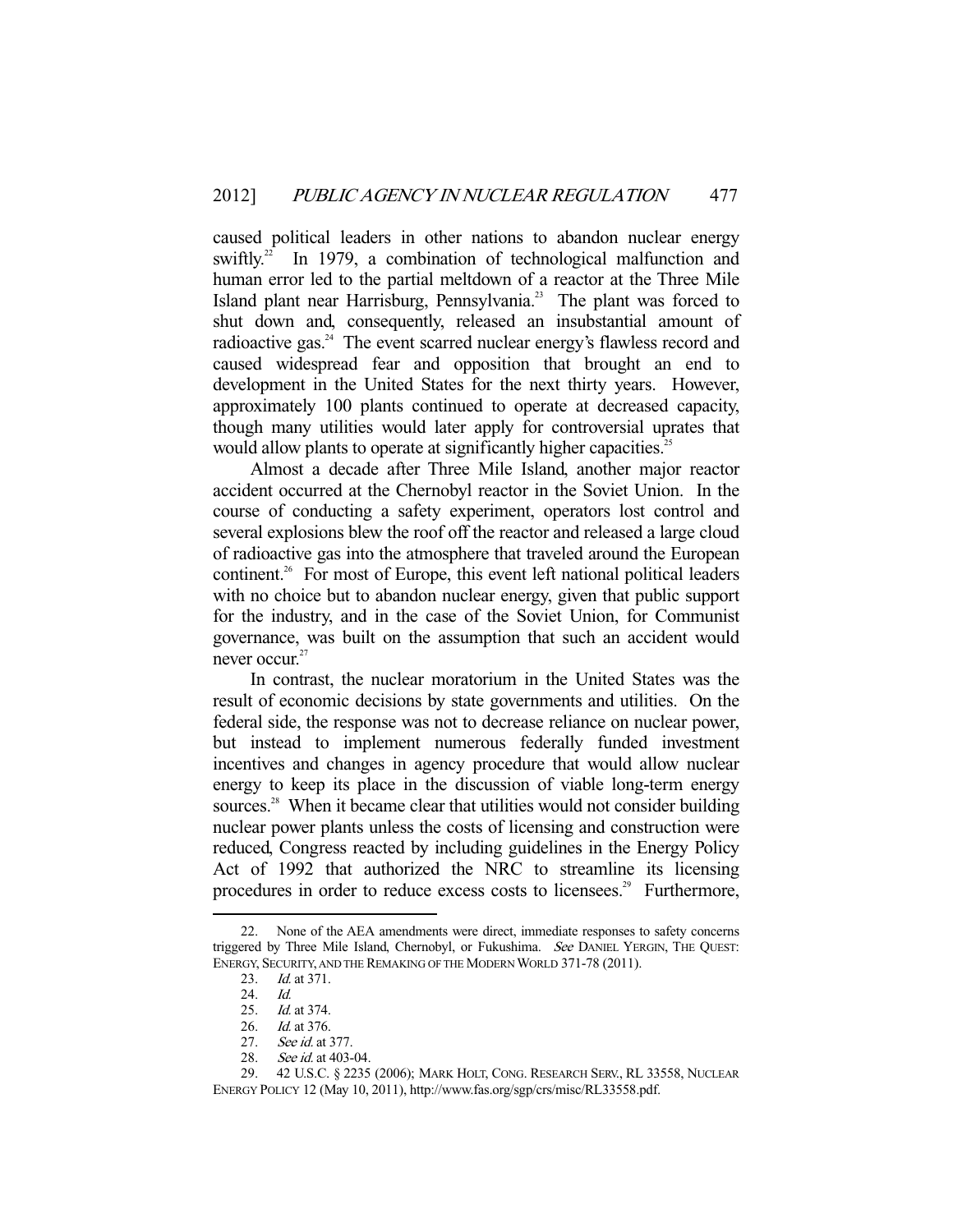the federal government, through the DOE, continues to provide tremendous financial incentives for the construction and operation of nuclear power plants, including production tax credits, loan guarantees, and subsidies for licensing costs.<sup>30</sup> The Energy Policy Act of 2005 (EPA of 2005) provides federal funding to plant owners who are being delayed by regulatory review.<sup>31</sup> In 2010, the DOE covered up to half of applicants' costs incurred because of licensing procedures.<sup>32</sup> Finally, in 2003, the NRC began a review of three early site permits for new reactor projects.<sup>33</sup>

 By 2011, a number of utilities were years into the application process when an accident at the Fukushima Diiachi reactor in Japan jolted the nuclear-energy industry once again. Triggered by a massive earthquake, a loss of power supply caused three reactors to lose coolant.<sup>34</sup> As a result, exposed fuel rods with incredibly high temperatures melted the reactor cores.<sup>35</sup> As backup coolant systems failed, pressures built and eventually lead to a series of explosions that blew the tops off the reactors and released significant amounts of radioactive gas into the atmosphere.<sup>36</sup> Although extensive research is being conducted domestically and abroad, the implications of Fukushima are still unknown. What is certain is that massive damage has been done to the area surrounding the reactors. Thousands have evacuated the area, and the costs of cleanup, compensation, and research will be enormous.<sup>37</sup>

 Nonetheless, construction of new reactors in the United States is moving forward. Furthermore, old reactors with obsolete designs may receive twenty-year extensions on their original licenses.<sup>38</sup> This potential resurgence of nuclear energy is occurring against a broader regulatory environment defined by (1) increasingly deregulated/integrated electricity markets, (2) more diverse sources of power generation, and (3) a citizenry that is becoming increasingly concerned about environmental and climate change issues.<sup>39</sup> Thus, the landscape surrounding nuclear

 <sup>30.</sup> HOLT, supra note 29, at 17-18.

 <sup>31.</sup> Id. at 12.

 <sup>32.</sup> Id.

<sup>33.</sup> Chandler, *supra* note 3, at 491 (citing 17 DIV. OF PLANNING, BUDGET & ANALYSIS, U.S. NUCLEAR REGULATORY COMM'N, NUREG-1350, INFORMATION DIGEST 95-116 (2005-2006 ed. 2005), http://pbadupws.nrc.gov/docs/ML0526/ML052620233.pdf; Hearing on Nuclear Power 2010 Program Before the S. Comm. on Energy & Natural Res., 109th Cong. (2005)).

 <sup>34.</sup> YERGIN, supra note 22, at 411-12.

 <sup>35.</sup> Id.

 <sup>36.</sup> Id.

 <sup>37.</sup> See id. at 412.

 <sup>38.</sup> Id. at 404-05.

 <sup>39.</sup> See generally id. at 396-416.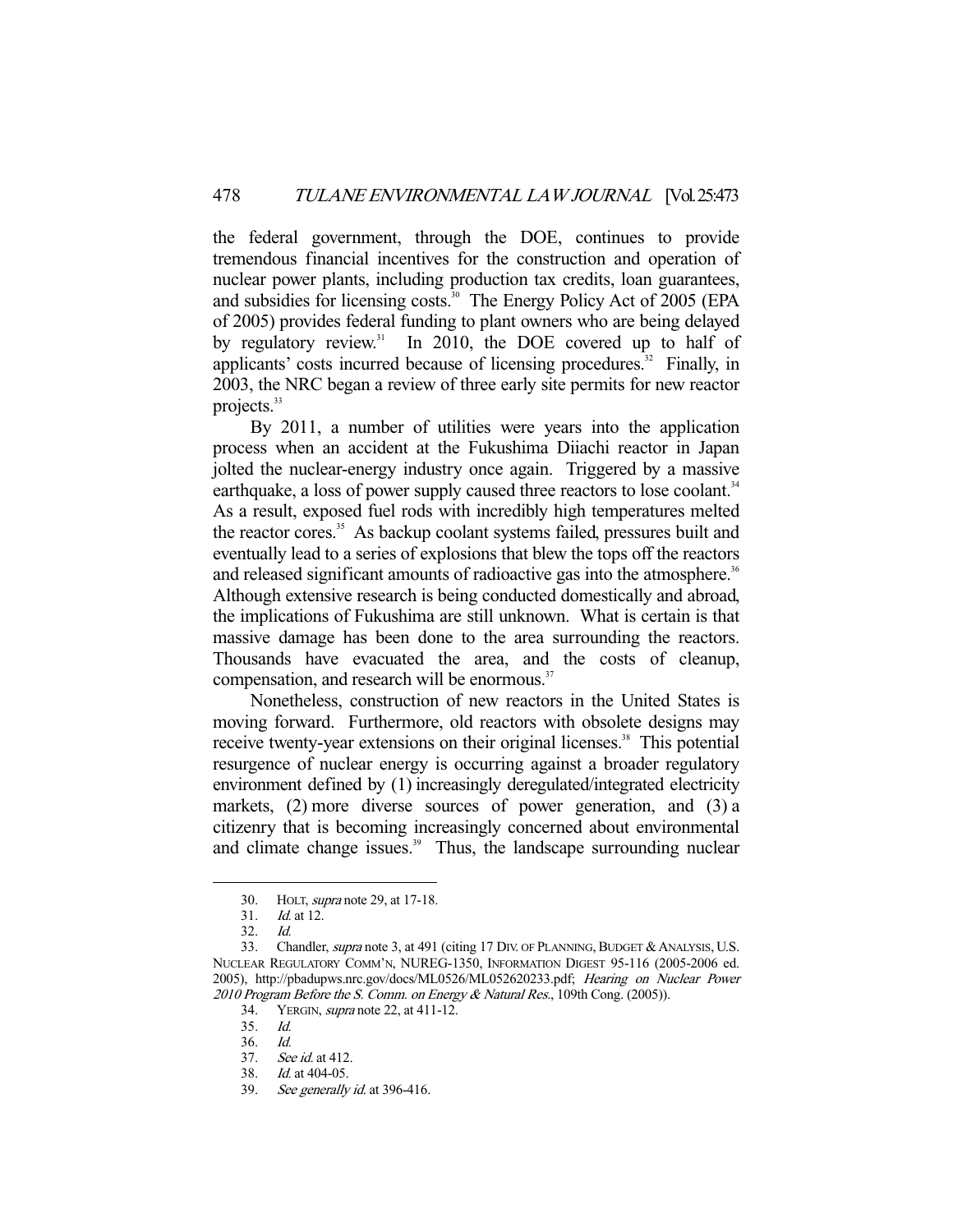regulation is far different than it was during the first years of the AEA. At that time, the industry enjoyed a clean slate and expanded under the assumption that a major accident was impossible. This, of course, has proven untrue. Similarly, the risk posed by rapidly accumulating radioactive waste is widely acknowledged, but absolutely no progress has been made in the effort to establish a permanent repository.<sup>40</sup> This absence continues to impose financial, environmental, and safety concerns on utilities, states, and citizens living near reactors. Furthermore, it is now clear that nuclear energy is not in fact "too cheap to meter," as it was once believed to be, and this revelation could make it an imprudent power investment, given the rapidly declining price of domestic shale gas.<sup>41</sup> In addition, the number of "clean" supply alternatives has grown, as solar, wind, biomass, and various hydroelectric sources continue to develop on a utility scale.<sup>42</sup> Though the basic assumptions underlying the original AEA have changed, Congress has not found it necessary to disturb the original framework of cooperative federalism established under the AEA. While Congress has enlarged regulatory discretion at the NRC,<sup>43</sup> it has not placed a corollary restriction on state authority. Furthermore, common law precedent regarding this balance has remained fixed since *Pacific Gas*.

 However, the recent Vermont Yankee decision has cast doubt on the ability of the AEA to serve as a meaningful guide for demarcating state and federal power over nuclear energy in the evolving, modern landscape. The judicial approach in Vermont Yankee represents a substantial deviation from precedent that has significant implications for public agency and deliberation in nuclear policy formulation. The remainder of this Comment will examine the appropriate balance of power under the AEA at a time when safety and environmental concerns have peaked, but public access to federal regulators continues to decrease. Part III will argue that the NRC has grown averse to public participation over time and has amended its licensing and adjudication procedures accordingly. Part IV will analyze the recent decision in Vermont Yankee and will argue that the generous discretion granted to states by the AEA, as confirmed by *Pacific Gas*, has been unjustifiably reduced. In light of the trend identified in Part III, Part IV will argue that the Vermont district court's approach to AEA preemption has dire implications for state governments and, in turn, for public control over

 <sup>40.</sup> Id. at 406.

 <sup>41.</sup> Id. at 329-30, 368.

 <sup>42.</sup> Id. at 525-26.

<sup>43.</sup> See HOLT, supra note 29, at 12.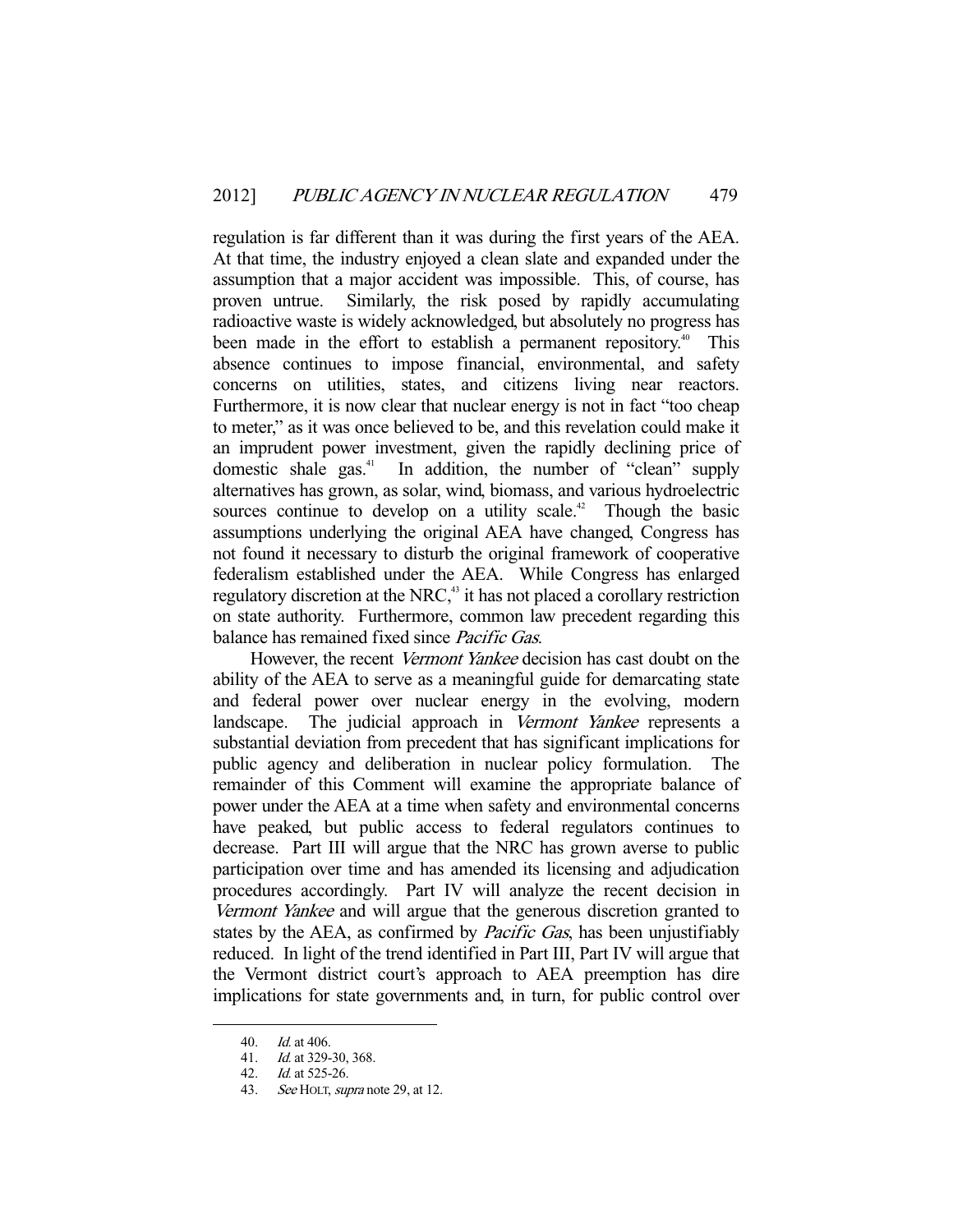nuclear regulation. This should be a concern, not just for the general public, but for nuclear-energy advocates as well.

#### III. THE REDUCTION OF PUBLIC INPUT IN THE FEDERAL REGULATORY **PROCESS**

 The NRC has several key responsibilities under the AEA. It is charged with licensing nuclear facilities and developing standards by which these facilities operate.<sup> $44$ </sup> It is also charged with monitoring these facilities and taking actions, either on its own initiative or per request, to enforce its human and environmental safety standards.<sup>45</sup> Any member of the public may petition the NRC to create, modify, rescind, or enforce a rule.<sup>46</sup> Individuals may also participate in a number of licensing procedures. However, the NRC's general attitude toward the public has grown less hospitable over time as the public's ability to cause delays and raise costs has become apparent. The next Subparts will examine the public's role in nuclear plant decisions, both prior to the licensing of a plant and after the plant begins operation. Subpart A will examine public participation in licensing procedures, and Subpart B will examine the public's ability to guide industry standards and enforcement after plants have come on-line.

## A. Streamlined Licensing and Licensing Adjudication Procedures at the NRC

 Originally, the AEA provided the NRC with the authority to grant licenses for construction and operation in two separate stages. $47$  An applicant first had to obtain a license to begin construction and then, after completing construction, had to receive an additional permit declaring the plant safe for operation.<sup>48</sup> The process provided members of the public with two opportunities, several years apart, to interject with their concerns. However, the delays caused by the two separate phases proved costly, and as a consequence, the NRC streamlined the process to avoid interference.<sup>49</sup>

 <sup>44. 42</sup> U.S.C. § 2133 (2006).

 <sup>45.</sup> Id. § 5846.

<sup>46.</sup> Petition the NRC To Take an Enforcement Action, U.S. NUCLEAR REGULATORY COMM'N, http://www.nrc.gov/about-nrc/regulatory/enforcement/petition.html (last updated Mar. 29, 2012).

<sup>47.</sup> Chandler, *supra* note 3, at 488.

 <sup>48.</sup> Id. (quoting Power Reactor Dev. Co. v. Int'l Union of Elec., Radio & Mach. Workers, 367 U.S. 396, 405 (1961)).

<sup>49.</sup> Seth P. Cox, The Nuclear Option: Promotion of Advanced Nuclear Generation as a Matter of Public Policy, 5 APPALACHIAN NAT. RESOURCES L.J. 25, 49-50 (2011) (citing Paul M.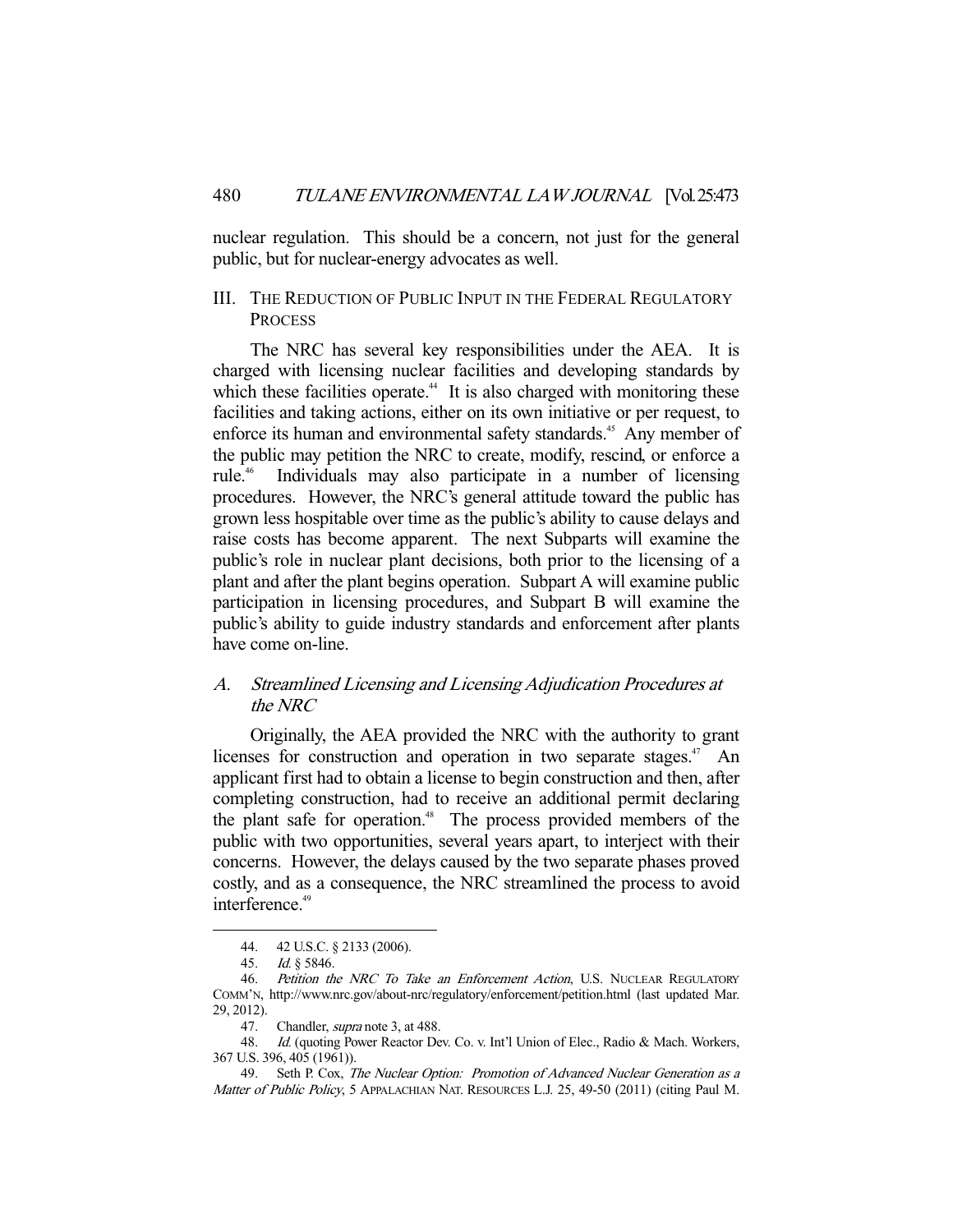In 1989, the NRC proposed rules to establish a one-step licensing process.50 The goal was to attract investors by assuring that all matters would be resolved at once, so that the process would not be drawn out indefinitely. Under the new process, applicants must receive an early site permit, a standardized design approval, and a license to build and begin operating postconstruction.51 This "combined operating license" (COL) matches a preapproved, standard plant design $52$  with a set of criteria customized to the particular utility's operating plan and site. $53$  The NRC must find these "acceptance criteria" satisfied postconstruction in order for a plant to begin operating without further action. $54$  In order to initiate further review postconstruction, a petitioner must make a prima facie showing that one or more of the criteria have not been met.<sup>55</sup>

 In 1990, the Nuclear Information Resource Service (NIRS) challenged the Commission's licensing procedures on the theory that Congress mandated a two-step approach under the AEA.<sup>56</sup> The NIRS alleged that the new procedures "winnow[ed] down the issues to be heard" and that the AEA required postconstruction hearings to "allow a full opportunity to revisit material design, siting, and other issues discussed at the pre-approval or combined license stages."<sup>57</sup> Ultimately, the United States Court of Appeals for the District of Columbia Circuit upheld the amendments to the licensing procedure. Judge Wald, in dissent, agreed with the majority's observation, "[T]he Supreme Court has approved agency reliance on generic findings in tandem with a mechanism by which a party can present evidence that the prior determination should be set aside."<sup>58</sup> However, in that strongly worded dissent, Judge Wald found, "That kind of radical departure from past licensing procedures requires congressional action" and that "not even the most strained of rationales" could support the majority's conclusion

Murphy, Nuclear Energy Summit: Panel on Financing of Nuclear Power Plants (Oct. 8, 2008), http://www.ita.doc.gov/td/energy/nuclear\_murphy.pdf; 10 C.F.R. §§ 52.1-52.303 (2011)).

 <sup>50.</sup> Chandler, supra note 3, at 489 (citing 10 C.F.R. § 52.1 (2005)).

 <sup>51.</sup> Early Site Permits; Standard Design Certifications; and Combined Licenses for Nuclear Power Reactors, 54 Fed. Reg. 15,372 (Apr. 18, 1989) (to be codified at 10 C.F.R. pts. 2, 50-52, 170).

 <sup>52.</sup> Id. § 52.54 (establishing that design approval is now standardized through a rulemaking procedure as opposed to approval on a case-by-case basis).<br>53.  $Id.$  § 52.39.

Id. § 52.39.

<sup>54.</sup> *Id.* § 52.97.

<sup>55.</sup> *Id.* § 52.103(b)(1).

 <sup>56.</sup> Nuclear Info. Res. Serv. v. Nuclear Regulatory Comm'n, 969 F.2d 1169, 1172 (D.C. Cir. 1992) (en banc).

 <sup>57.</sup> Id.

 <sup>58.</sup> Id. at 1186 (Wald, J., dissenting).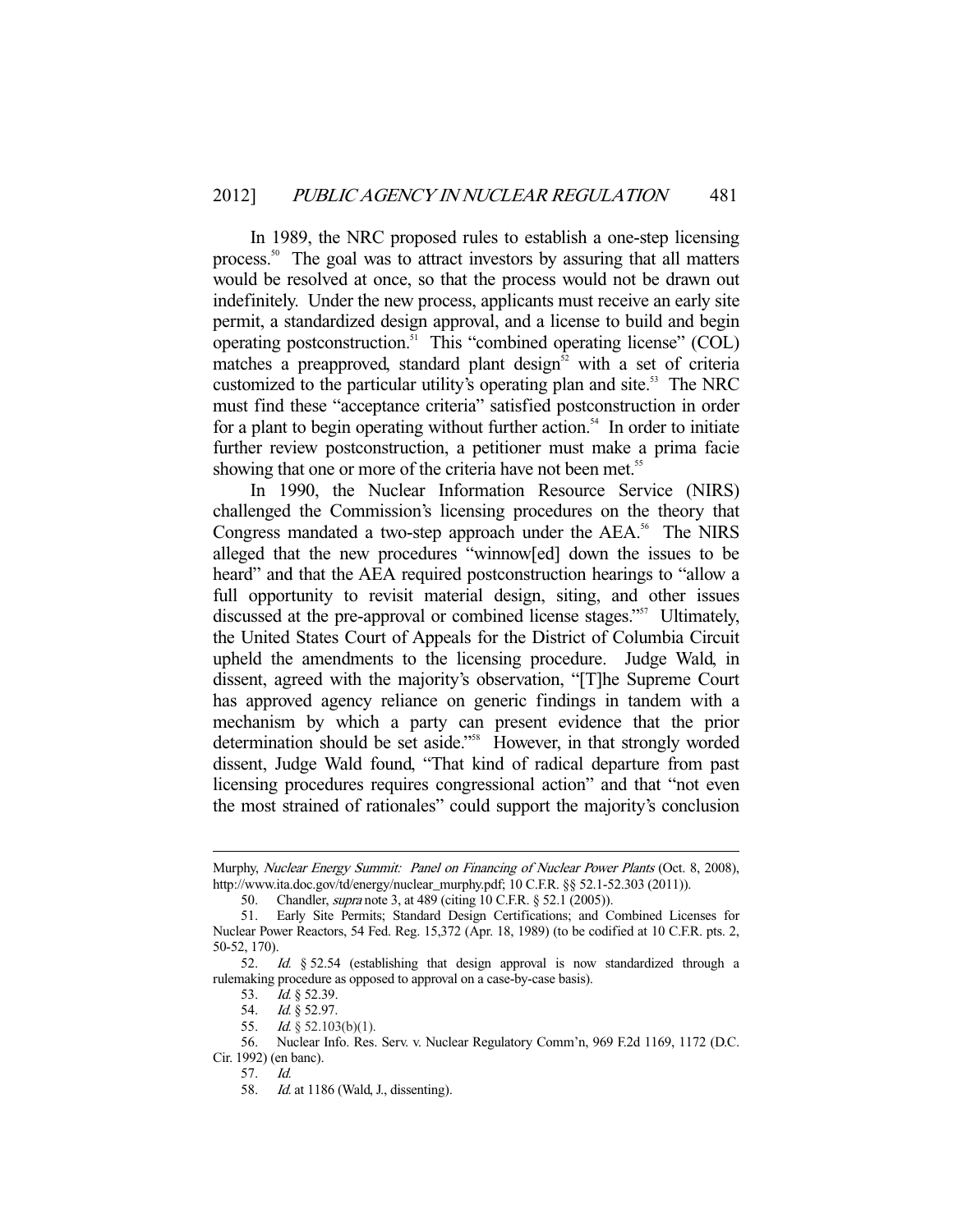that a postconstruction procedure was not required.<sup>59</sup> In passing the Energy Policy Act of 1992, Congress expressly authorized the COL licensing process, $\frac{60}{3}$  though it remains the subject of much controversy.

 In addition to streamlining the licensing process, the NRC also revised its adjudication procedures, which allow the Commission's licensing actions to be challenged. In place of a traditional process of discovery, by which petitioners could request a broad range of information from the utility and the NRC, the new procedures established a threshold standard of mandatory disclosure, beyond which there is no obligation to comply.<sup>61</sup> Furthermore, the new procedures allow only the presiding judge to question witnesses, either on his own initiative or in accordance with questions submitted by parties in advance. $62$  Again, these procedural changes were challenged in court this time, in the United States Court of Appeals for the First Circuit—and again, the procedures were found to satisfy the minimal procedural safeguards required by the APA.<sup>63</sup> However, the First Circuit also indicated that it was critical of the NRC's agenda. The court stated, "There is a victory here for the NRC, but it should be a cause for selfexamination rather than jubilation."<sup>64</sup>

 NRC rules impose further difficulty on petitioners by placing a heavy burden on those who seek to reopen a licensing proceeding that the Commission has deemed closed. A recent decision by the NRC board In re Southern Nuclear Operating Co., reveals that the NRC does not take these standards lightly.<sup>65</sup> According to the Board:

Section 2.326(a) makes it clear that a motion to reopen will not be granted unless all of the following criteria are satisfied: (1) The motion must be timely. However, an exceptionally grave issue may be considered in the discretion of the presiding officer even if untimely presented; (2) The motion must address a significant safety or environmental issue; and (3) The motion must demonstrate that a materially different result would be or would have been likely had the newly proffered evidence been considered initially. Additionally, pursuant to  $\S 2.326(b)$ , "[t]he motion must be accompanied by affidavits that set forth the factual and/or

 <sup>59.</sup> Id. at 1187.

 <sup>60. 42</sup> U.S.C. § 2235(b) (2006).

 <sup>61.</sup> Chandler, supra note 3, at 491 (citing Changes to Adjudicatory Process, 69 Fed. Reg. 2182 (Jan. 14, 2004); Michael Asimow, Adjudication, in DEVELOPMENTS IN ADMINISTRATIVE LAW AND REGULATORY PRACTICE 2004-2005, at 3 (Jeffrey S. Lubbers ed., 2006)).

 <sup>62.</sup> Id.

 <sup>63.</sup> Citizens Awareness Network, Inc. v. United States, 391 F.3d 338, 364 (1st Cir. 2004). 64. Id.

 <sup>65.</sup> See In re S. Nuclear Operating Co., Nos. 52-025-COL, 52-026-COL, 2011 WL 4502973, at \*4 (N.R.C. 2011).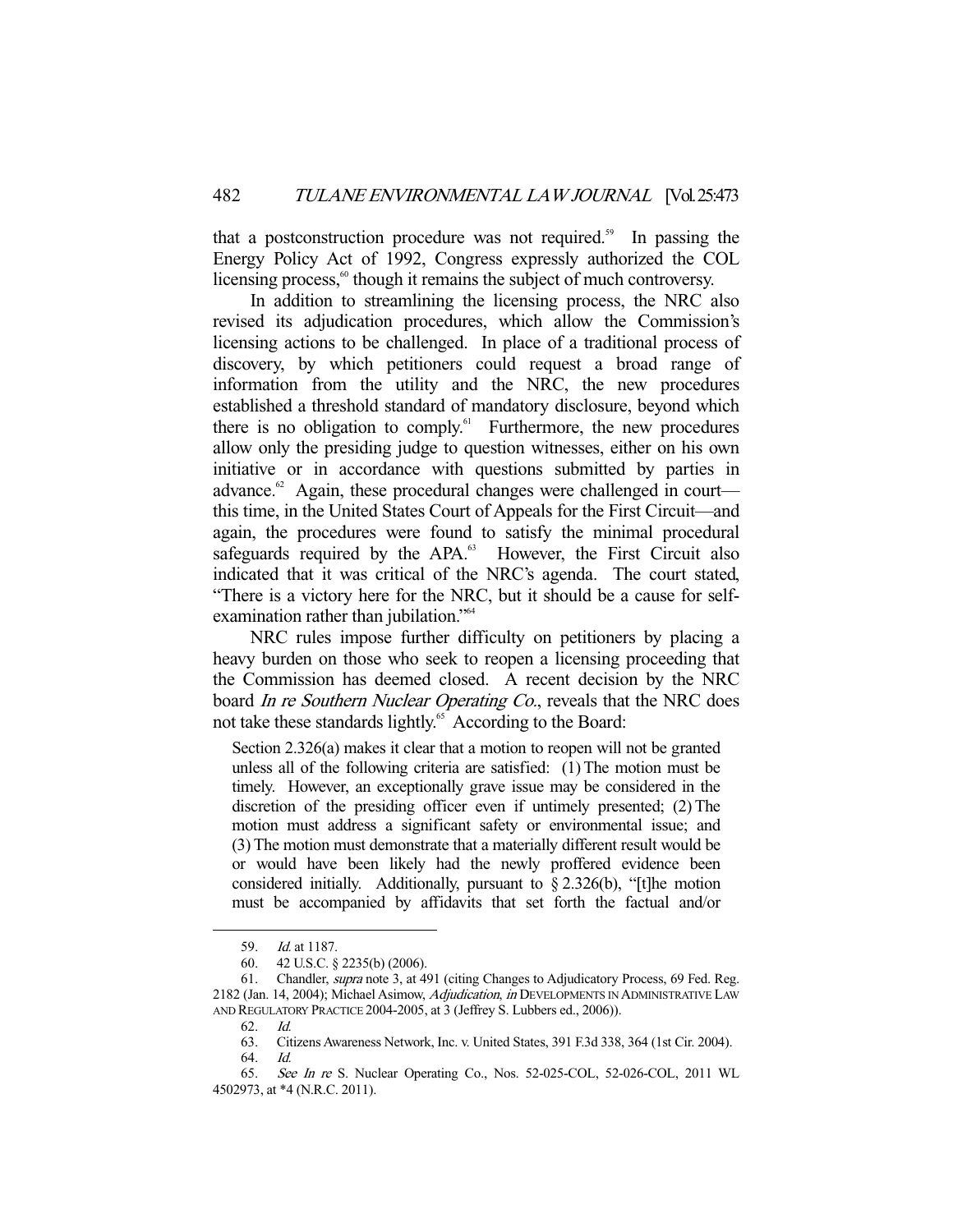technical bases for the movant's claim that the criteria of paragraph (a) of this section have been satisfied . . . . Each of the criteria must be separately addressed, with a specific explanation of why it has been met."<sup>66</sup>

In *Southern Nuclear*, three public interest groups, the Blue Ridge Environmental Defense League, Georgia Women's Action for New Directions, and the Center for a Sustainable Coast, petitioned the NRC to reopen a safety hearing on the proposed COL for Units 3 and 4 at the Vogtle Electric Generating Plant.<sup>67</sup> The complaint was fairly specific in relation to the overall scope of the project: it alleged that Southern Nuclear Company's license application failed to demonstrate that the facility's containment regime would protect against corrosion that might eventually lead to excessive leakage of radioactive waste.<sup>68</sup>

 In rejecting the petition, the NRC board adhered strictly to the section 2.326 criteria, finding that the complaint was untimely because it was submitted beyond the statutory thirty-day window, that it lacked sufficient detail, and that it was not within the scope of a COL adjudicatory hearing.<sup>69</sup> The Board reasoned that the subject matter of the petition would have been more appropriately addressed in the rulemaking proceeding that lead to the approval of the standard design of the AP1000 reactor.<sup>70</sup> This determination was made despite the petitioners' claim that their safety concern was site-specific and could not therefore have been addressed during the rulemaking proceeding. They argued that the contractor working at the Vogtle plant had a history of ignoring problems with containment coatings and that the problem lay in the field application method used with the coatings, not in the design of the coatings. $71$  In the end, the NRC deemed these arguments unsupported and insufficient.<sup>72</sup>

 It is worth noting that the petitioners' complaint was not based on unlikely hypothetical scenarios. The nuclear industry has already experienced problems with corroded pipes leaking radioactive material into the soil and groundwater. In one instance, the Vermont Yankee plant was found to have two corroded pipes that were leaking a radioactive tritium into the soil.<sup>73</sup> The leaks were repaired, and an extensive soil,

 <sup>66.</sup> Id. (quoting 10 C.F.R. § 2.326(a), (b) (2011)).

 <sup>67.</sup> Id. at \*1.

 <sup>68.</sup> Id.

*Id.* at  $*7-9$ .

 <sup>70.</sup> Id. at \*9.

 <sup>71.</sup> Id. at \*10.

 <sup>72.</sup> Id.

 <sup>73.</sup> Director's Decision Under 10 CFR 2.206, In re Entergy Nuclear Vt. Yankee, LLC, DD-11-01, No. 50-271, at 3-5 (N.R.C. Jan. 27, 2011).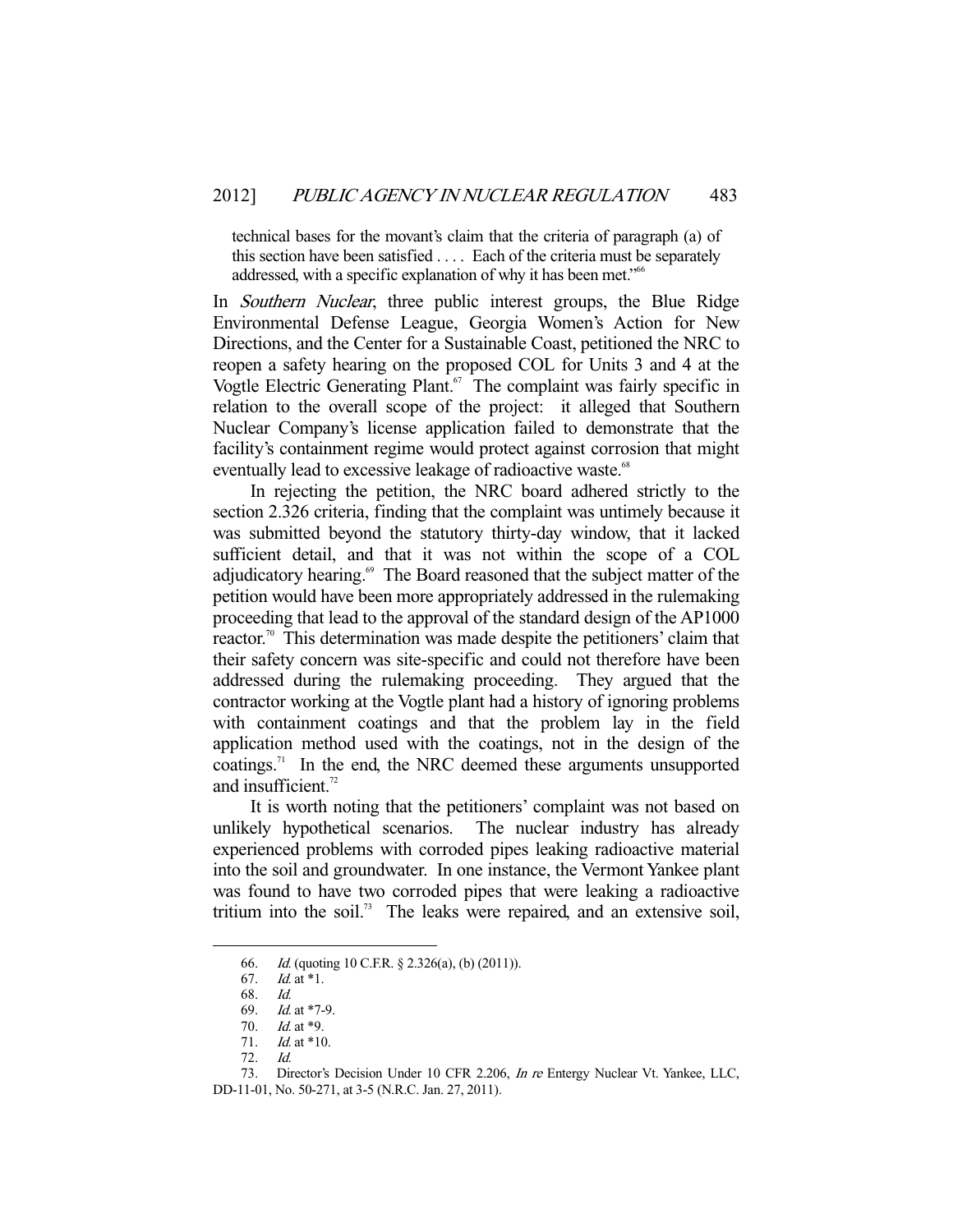water, and agricultural inspection concluded that the leaks had not contributed to radioactive levels in excess of the NRC's approved levels.<sup>74</sup> However, the leaks caused serious concern among local citizens and should serve as a harbinger for future regulatory deficiencies.

 Despite identifying a specific problem supported by an expert affidavit, the Vogtle petition was rejected by the administrative board, which "declin[ed the] offer to hunt for information that the agency's procedural rules require be explicitly identified and fully explained."75 The NRC concluded by reassuring the petitioners that it "continues to evaluate the implications of the events in Japan on U.S. facilities, as well as to consider actions that may be taken as a result of lessons learned in light of those events."76 "Particularly with respect to new reactor licenses," it observed, "we have the authority to ensure that certified designs and combined licenses include appropriate Commission-directed changes before operation."<sup>77</sup> The NRC's belief that it is adequately informed and staffed to make decisions independently is evident from its decisions and policy statements, but the Commission's ability to integrate evolving safety concerns into the one-step COL is dubious at best.

 On February 9, 2012, the Vogtle 3 and 4 COLs were approved, marking the conclusion of the inaugural COL process and the first new license approval since 1978.<sup>78</sup> However, in a dissenting opinion, NRC Chairman Gregory Jaczko voted to deny the licenses, stating:

[U]ltimately, my responsibility is to make what I believe is the best decision for nuclear safety. I simply cannot authorize issuance of these licenses without any binding obligation that these plants will have implemented the lessons learned from the Fukushima accident before they operate.

... I do not support authorizing the issuance of COLs that will allow both construction and operation, without binding assurance that these issues will be addressed before the plant operates.<sup>79</sup>

. . . .

<sup>74.</sup> *Id.* at 6-7.

<sup>75.</sup> S. Nuclear Operating Co., 2011 WL 4502973, at \*4 (quoting Memorandum and Order (Ruling on Request To Admit New Contention), In re S. Nuclear Operating Co., LBP-10- 21, Nos. 52-025-COL, 52-026-COL, at 26 (N.R.C. Atomic Safety & Licensing Bd. Nov. 30, 2010), available at http://www.balch.com/files/upload/Vogtle%ASLB%11.30.10.pdf).

 <sup>76.</sup> Id. at \*11.

<sup>77.</sup> *Id.* (quoting *In re* Union Elec. Co. d/b/a Ameren Mo., CLI-11-05, No. 52-037-COL, at 24 (N.R.C. Sept. 9, 2011), available at http://www.nrc.gov/reading-rm/doc-collections/ commission/orders/2011/2011-05cli.pdf).

 <sup>78.</sup> Graves, supra note 1.

 <sup>79.</sup> In re S. Nuclear Operating Co., Nos. 52-025-COL, 52-026-COL, 2012 WL 440403, at \*38 (N.R.C. 2012) (Chairman Jaczko, dissenting) (emphasis omitted).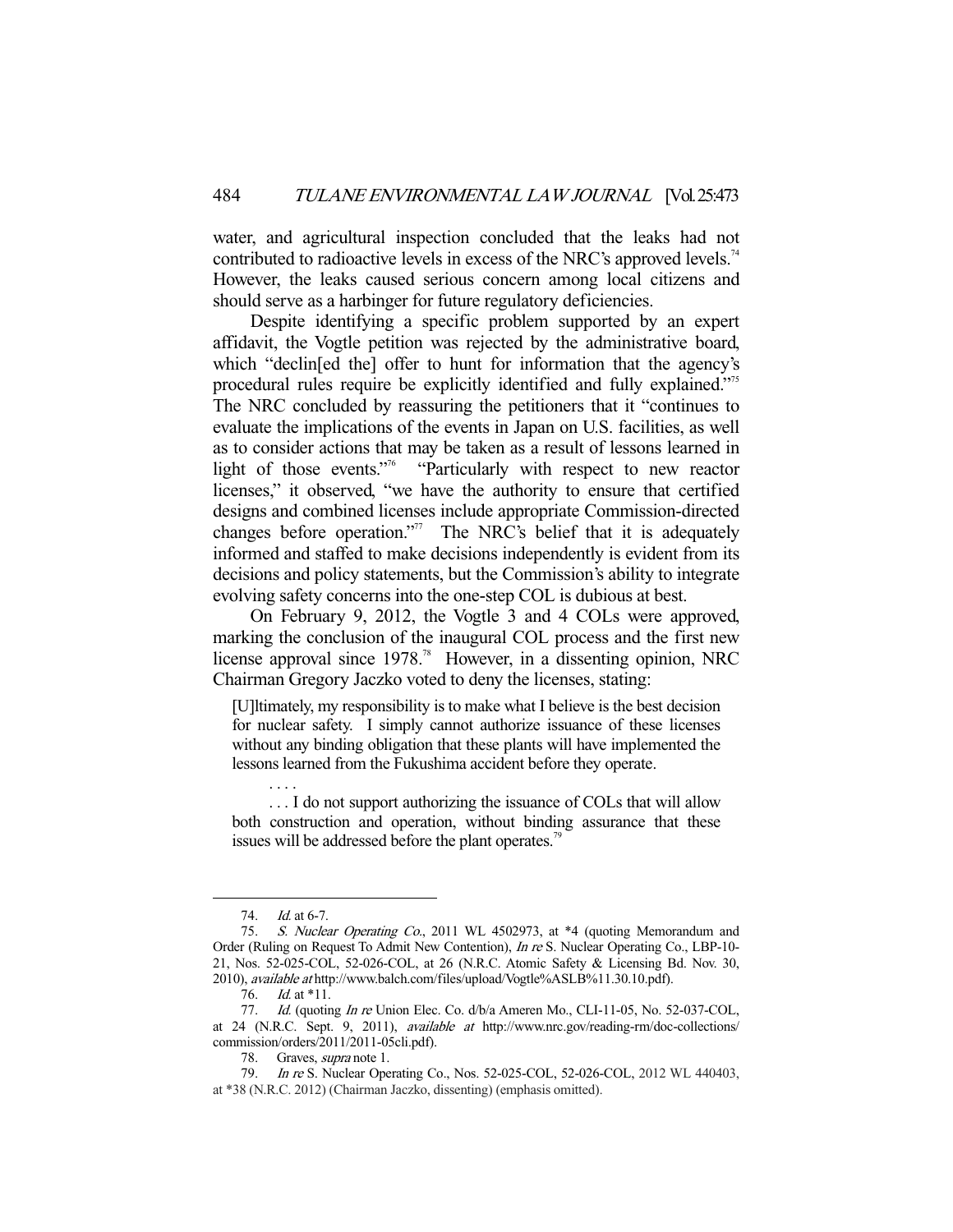The Chairman's statement should raise red flags about the existence of a significant regulatory void. His lack of confidence is particularly troubling given the NRC's confident defense of its policy changes at the time they were made. In 2004, the NRC received a comment that expressed concern over the petitioners' inability to conduct discovery during the NRC's "safety evaluation report" hearings and to introduce safety contentions freely during the licensing process as additional information, such as the NRC's safety reviews, became available to the public.<sup>80</sup> The NRC rejected the concerns stating, "The NRC staff has the independent authority, indeed the responsibility, to review all safety matters .... [T]he NRC may not issue a license until all appropriate safety findings have been made."<sup>81</sup> The question remains: if the NRC cannot force Southern Nuclear Company to implement newly discovered safety measures when the plants are completed in 2017, who can? The ultimate success of the COL program cannot be judged at this time, but substantial concerns have emerged from public interest groups, legislators, and from within the NRC itself.

## B. Public Guidance of NRC Enforcement: Power Uprates at the Vermont Yankee

 If the public is unable to guide the NRC in licensing and rulemaking on the front end, it may still challenge the industry standards set by the NRC and the enforcement of those standards. The following petition illustrates a public effort to secure adequate safety margins at the Vermont Yankee reactor. It provides an opportunity to examine the NRC's approach to oversight, as well as the public's difficulty in guiding agency action in this area.

 The Vermont Yankee is a nuclear power station located in Vermont that currently produces 650 megawatts (MW) of electricity at full capacity.82 In 2002, Entergy purchased the plant and quickly applied for an uprate which would allow it to produce 650 MW of power, a twenty percent increase from the originally licensed 540 MW.<sup>83</sup> In 2004 and 2006, respectively, the Vermont Public Service Board and the NRC approved the uprate.<sup>84</sup> However, the decision was highly controversial

 <sup>80.</sup> Changes to Adjudicatory Process, 69 Fed. Reg. 2182, 2202 (Jan. 14, 2004). These hearings are conducted by the NRC staff to make the requisite determination on whether a given application ensures safety.

<sup>81.</sup> *Id.* (citations omitted).

 <sup>82.</sup> Entergy Nuclear Vt. Yankee, LLC v. United States, 95 Fed. Cl. 160, 174 (2010).

 <sup>83.</sup> Id. at 167, 174.

 <sup>84.</sup> Id. at 174.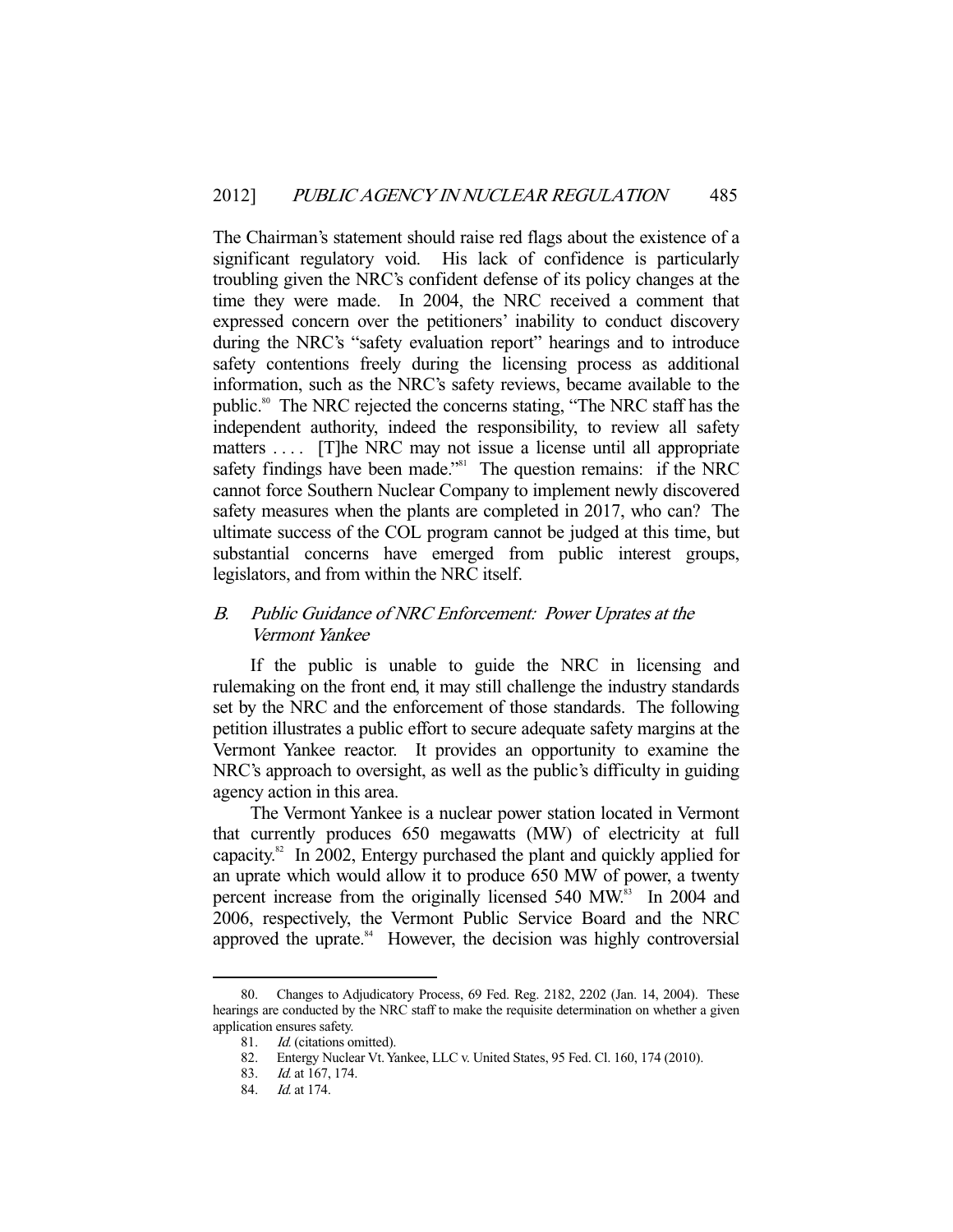and lead to a series of enforcement and rulemaking petitions by the New England Coalition on Nuclear Pollution (NEC), the "people's advocate for safe energy since 1971."<sup>85</sup> The mission of this group of citizens and scientists is to "investigate the safety, suitability, and environmental effects of nuclear power plants."<sup>86</sup>

 Pursuant to 10 C.F.R. section 2.206, which establishes procedures for challenging the Commission's actions, the NEC filed a complaint alleging that the uprate approval constituted an abdication of the NRC's responsibilities under the  $AEA$ <sup>87</sup> Specifically, the NEC sought to compel the NRC to "order the licensee to lower the licensing basis peak cladding temperature [to no higher than 1832ºF] in order to provide a necessary margin of safety."<sup>88</sup> The NEC claimed the problem was urgent and "[could not] be addressed in any other available avenue of redress."89 The concern was that the uprate "increased the peak cladding temperature by well over the typically seen 20 degrees Fahrenheit," noting "a real paper trail of opposition to the extended power uprate."<sup>90</sup> The NEC also argued that the risk was "plant specific and [had] an immediate bearing on the safety margins at Vermont Yankee" that required "prompt NRC review and action."<sup>91</sup>

 The NEC's fear was that in the event of a shutdown or loss of coolant, the plant would have excess heat to vent, which in combination with the "disproportionate increase in available fission products" could substantially increase the severity of an accident.<sup>92</sup> The petition relied on empirical data that indicated that the approved temperature could lead to a meltdown because it did not "provide a necessary margin of safety."<sup>93</sup> The NEC urged that the "calculations that were done on behalf of Entergy did not take into account certified experimental data."<sup>94</sup> Most notably, the NEC cited one experiment in which an "actual accident" had proven the 2060°F peak cladding temperature to be excessive.<sup>95</sup>

<sup>85.</sup> History of the Coalition: The People's Advocate for Safe Energy for Four Decades, NEW ENG. COALITION ON NUCLEAR POLLUTION, http://www.necnp.org (follow the "About" hyperlink) (last visited Apr. 7, 2012).

 <sup>86.</sup> Id.

<sup>87. 10</sup> CFR 2.206 Petition: Vermont Yankee Nuclear Power Station RE Mark Leyse & Raymond Shadis, U.S. NUCLEAR REG. COMMISSION 34-35 (June 23, 2010), http://pbadupws.nrc. gov/docs/ML1018/ML101890014.pdf [hereinafter Leyse & Shadis].

 <sup>88.</sup> Id. at 11.

 <sup>89.</sup> Id. at 15.

 <sup>90.</sup> Id. at 16.

<sup>91.</sup> *Id.* at 12.<br>92. *Id.* at 15. *Id.* at 15.

 <sup>93.</sup> Id. at 17.

 <sup>94.</sup> Id.

 <sup>95.</sup> Id. at 18.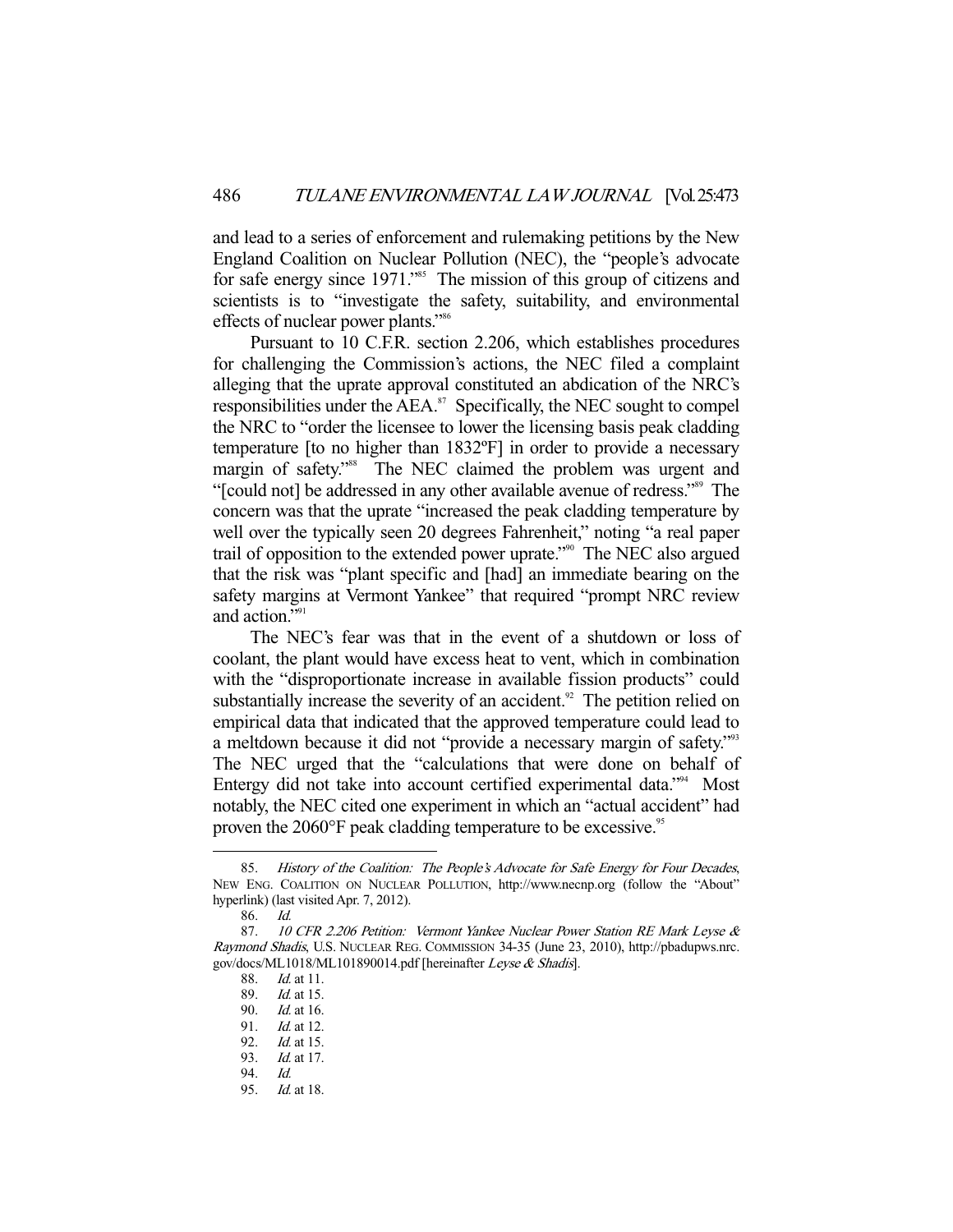A representative of NEC, Mark Leyse, summarized his position: "there's all this data out there that shows that it is unsafe. So that—that compromises public safety. That's not what the public is guaranteed by the Nuclear Regulatory Commission."96 Another NEC representative, Thomas Saporito, expressed his disbelief at the NRC's handling of the issue:

 The public relies on the on-site NRC resident inspectors to be on the top of their toes 24/7 for our benefit. . . . Yet, the residents don't do anything. The region doesn't do anything. The regional administrator doesn't even tell the public about a new leak of water coming from that plant, let alone about any concern about these isotopes that have already escaped into the environment.

 So I'd like to know what the hell the NRC is doing? Are they monitoring this plant or are you just waiting for the reporters to bring this information to the public's attention so that the public can somehow put the NRC, the government agency responsible for our public health and safety, between a rock and a hard spot to do something. This is indicative of an agency as a passive-reactive agency and not a proactive agency.<sup>97</sup>

Mr. Saporito analogized the situation to the BP Oil Spill, which was unfolding at the time. He compared the NRC to the Minerals Management Service (MMS), which had been charged by the Department of the Interior with overseeing the oil and gas industries.<sup>98</sup> Mr. Saporito explained, "There is no proactive government in the MMS. And the NRC is in the same position, but the consequences are much more dire because we have public health and safety where people can be killed and property damage that will be so extensive, people will never come back to their homes and their businesses."<sup>99</sup>

 At the conclusion of the teleconference, an NRC attorney asked the petitioners, "In what manner is your request before us, request for enforcement, what is the enforcement action that the NRC should take and again, what is the breach of the NRC's rules or regulations or statutes by which we operate?"<sup>100</sup> NEC representative Raymond Shadis responded that he would "simply invoke the NRC's charge under the Atomic Energy Act to protect the public health and safety," and added, "[T]he permission of Vermont Yankee to continue in this unanalyzed or

<sup>96.</sup> *Id.* at 20.<br>97. *Id.* at 28.

Id. at 28.

 <sup>98.</sup> See id. at 29.

 <sup>99.</sup> Id.

<sup>100.</sup> *Id.* at 32.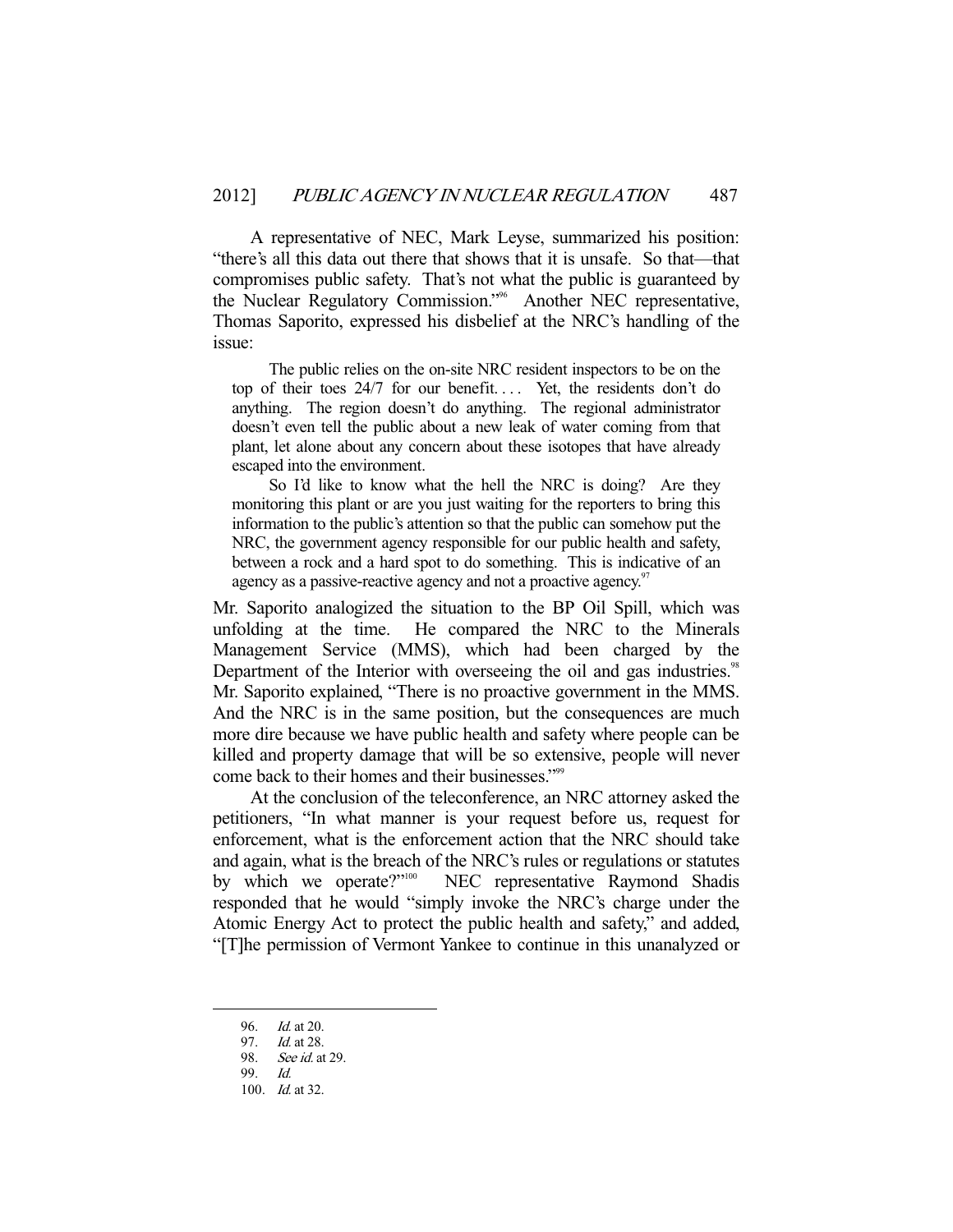poorly analyzed situation, condition, is certainly a violation of that charge."101

 Ultimately, the NRC dismissed the petition on the grounds that it was outside the scope of an enforcement proceeding because it was an issue common to all power plants, not just the Vermont Yankee.<sup>102</sup> However, the NRC attached the proposal to an ongoing rulemaking deliberation and published the NEC's proposed limitation on peak fuel rod temperature in the Federal Register for comment.<sup>103</sup> The NRC's choice to deem the issue worthy of attachment to an existing rulemaking petition was, in the words of Mr. Shadis, "not unprecedented . . . but very rare."104 The NEC's enthusiasm over the result in this particular instance is indicative of the lack of success that public petitioners typically experience before the NRC. The original goal was to prompt an immediate reduction in fuel rod temperatures, but the NRC's decision to consider the issue was viewed as a triumph.<sup>105</sup>

 However, the more important observation to be gleaned from this exchange is the imbalance between the NRC and individual interest groups regarding resources such as staff and funding. The petition was brought years after the original uprate-licensing amendment was approved, but not because the data relied upon did not exist at the time. Rather, the delay was attributable to the fact that the NEC is a small organization with limited resources. As Mr. Shadis explained, "We could not, at that time, in the 60 days allowed, examine each and every issue coming out of the extended power uprate application in detail."<sup>106</sup> Much like the Vogtle dispute, the scenario here reveals a dedicated interest group with valid concerns struggling to keep up with the narrowing time frames and increasingly stringent evidentiary burdens imposed by the NRC. True, the NRC still offers a variety of ways for the public to participate in and challenge its decisions.<sup>107</sup> However, these forums have become more difficult to enter, and, as the previous example illustrates,

<sup>101.</sup> *Id.* at 35.

 <sup>102.</sup> Press Release, New Eng. Coal. on Nuclear Pollution, Two Coal. VY Enforcement Petitions Gain Traction at NRC: Third Petition Filed on Latest Feedwater Leak (Nov. 7, 2011), http://www.necnp.org/files/docs/2010-11-17\_Press\_Release\_2.206.doc.

<sup>103.</sup> Id: see Mark Edward Leyse; Mark Edward Leyse and Raymond Shadis, on Behalf of the New England Coalition; Petitions for Rulemaking, 75 Fed. Reg. 66,007 (Oct. 27, 2010) (to be codified at 10 C.F.R. pt. 50).

<sup>104.</sup> Press Release, *supra* note 102 (quoting Raymond Shadis, NEC Technical Advisor).

 <sup>105.</sup> Id.

<sup>106.</sup> Leyse & Shadis, supra note 87, at 14.

<sup>107.</sup> See generally Richard Goldsmith, Regulatory Reform and the Revival of Nuclear Power, 20 HOFSTRA L.REV. 159 (1991).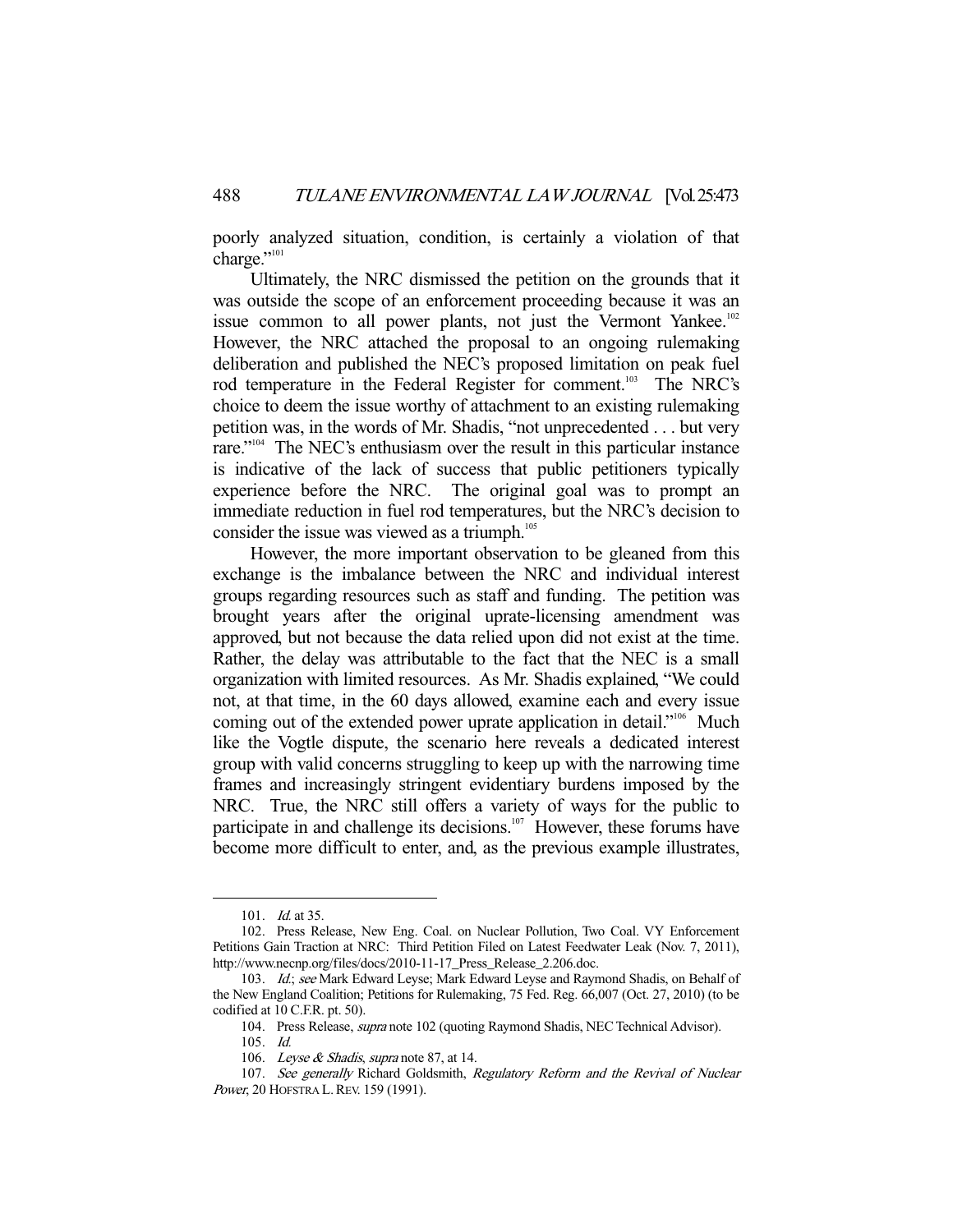there are good reasons to doubt the NRC's capacity to act on its own initiative.

 The various NRC proceedings provide the primary forum for affecting federal oversight of the nuclear industry. However, the public can affect nuclear policy through state and local legislatures as well, under the powers reserved by the  $AEA$ <sup>108</sup> Given the diminishing avenues of redress available through the NRC, it is essential that the traditional authority of the states be honored and protected as we move into the modern nuclear era. The recent decision in *Vermont Yankee* provides a new opportunity for examining the proper role of the courts in this regulatory framework, from both a legal and practical standpoint. The next Part will briefly discuss the Vermont General Assembly's (VGA) efforts to obtain control over the construction of new spent fuel storage facilities and the renewal of nuclear plant operating licenses. Subpart A will examine the Vermont district court's decision to invalidate Vermont's laws, and Subpart B will examine the implications for public input and control through state legislatures.

#### IV. VERMONT YANKEE AND THE FUTURE OF PUBLIC AGENCY IN NUCLEAR REGULATION

 Entergy acquired ownership of the Vermont Yankee nuclear facility (VY) in 2002 after signing a memorandum of understanding (MOU) with the Vermont Department of Public Service that made any future relicensing decision conditional on the Vermont Public Service Board's (VPSB) approval.<sup>109</sup> VY then signed a power purchasing agreement with the State of Vermont under which the plant would continue to provide about one-third of Vermont's electrical power as it had since 1972.<sup>110</sup> The agreement, effective for ten years, was set to expire in 2012.<sup>111</sup>

 In 2004 and 2006, the VPSB and the NRC, respectively, approved an uprate which would allow the plant to increase maximum production twenty percent from 540 megawatts of power to 650 megawatts.<sup>112</sup> In

<sup>108.</sup> See 42 U.S.C. § 2021(b) (2006).

 <sup>109.</sup> Entergy Nuclear Vt. Yankee v. Shumlin, No. 1:11-cv-99(jgm), 2012 WL 162400, at \*3 (D. Vt. Jan. 19, 2012).

<sup>110.</sup> *Id.* at \*2, \*4 (citing Opinion and Order at 3-5, 8, Investigation into Gen. Order No. 45 Notice Filed by Vt. Yankee Nuclear Power Corp. re: Proposed Sale of Vt. Yankee Nuclear Power Station to Entergy Nuclear Vt. Yankee, LLC & Related Transactions, No. 6545 (Vt. Pub. Serv. Bd. June 13, 2002)).

<sup>111.</sup> *Id.* at \*4.

 <sup>112.</sup> Entergy Nuclear Vt. Yankee, LLC v. United States, 95 Fed. Cl. 160, 174 (2010); see also Rod Adams, GE BWR's Like Oyster Creek and Vermont Yankee Were Originally Designed for Power Uprate to 620 MWe, ATOMIC INSIGHTS (Feb. 25, 2010), http://atomicinsights.com/2010/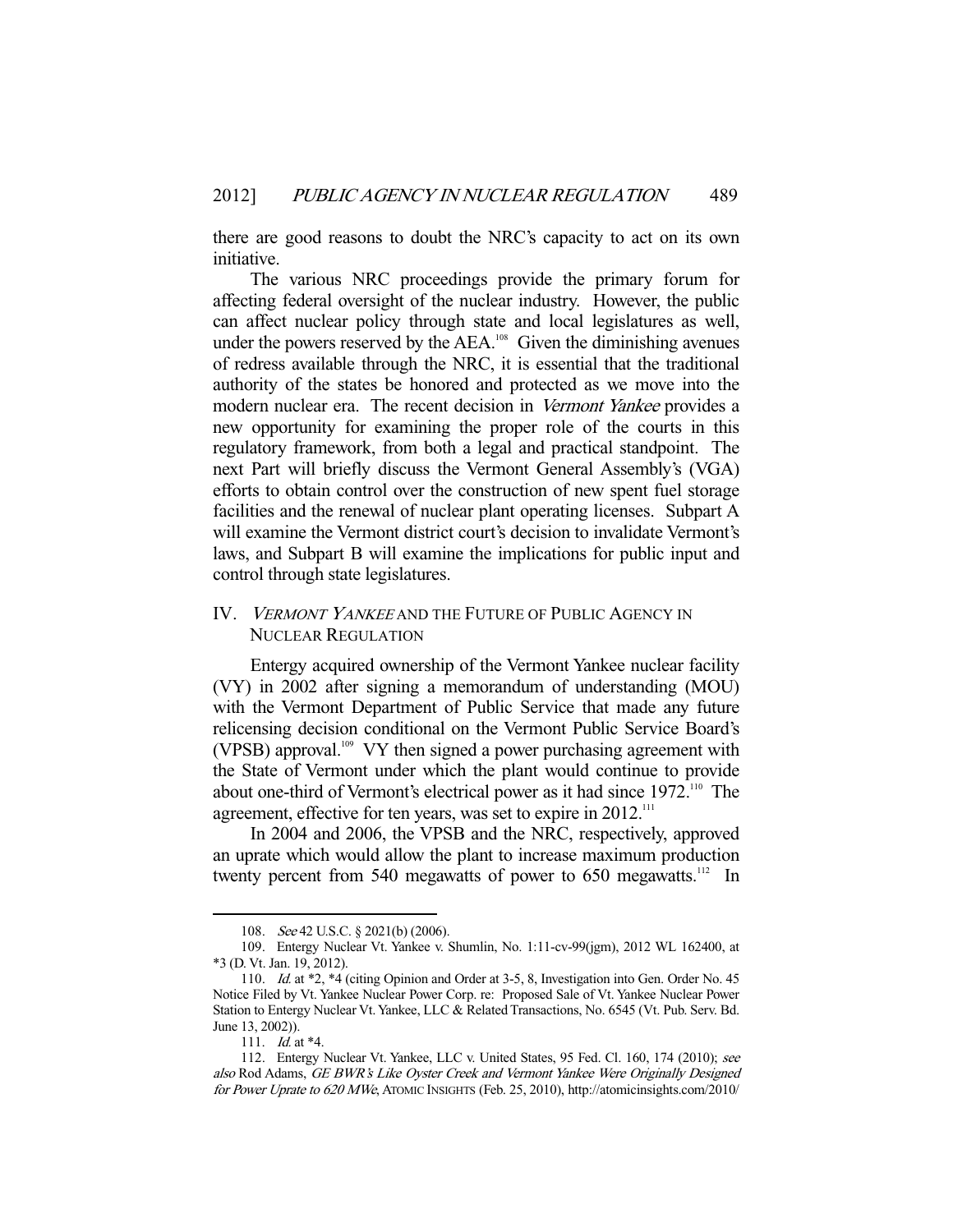exchange, Entergy agreed to contribute roughly \$6 million to "State Benefit Funds," which would serve several purposes, including<br>environmental welfare.<sup>113</sup> Because this uprate would exhaust VY's Because this uprate would exhaust VY's existing spent fuel storage space more rapidly than originally planned, in 2006 Entergy petitioned the VPSB for a permit to build an on-site dry cask storage facility, which the NRC had already approved.<sup>114</sup> As previously discussed, the petition became the subject of much opposition in the state legislature, as well as before the VPSB and NRC.<sup>115</sup> Without approval, VY would be forced to cease operations.<sup>116</sup>

#### A. Vermont's Legislation

 In May of 2005, the Vermont House introduced a bill that became Act 74, Dry Cask Storage Authorization of 2005 (H.545).<sup>117</sup> As first introduced, the bill "noted that the federal government 'is in breach of contract for its failure' to provide for 'disposal of spent nuclear fuel."<sup>118</sup> The original bill would also allow Vermont to charge Entergy for the "privilege of storing spent nuclear fuel,"<sup>119</sup> though that provision was later deleted.<sup>120</sup> This charge would have partially funded a "Clean Energy" Development Fund," established under section 6523 of the final version of the Act.121 Per section 6523, this fund would "promote 'cost-effective and environmentally sustainable' power 'for the long-term benefit of Vermont electric customers."<sup>122</sup> The enacted version also required that VY receive a "certificate of public good" (CPG) from the VPSB before beginning "construction or establishment of any new storage facility for spent nuclear fuel," though it also noted that VY would have to obtain approval from the general assembly to store spent fuel generated after

<sup>02/</sup>ge-bwrs-like-oyster-creek-and-vermont-yankee-were-originally-designed-for-power-uprate-to-620-mwe.html.

 <sup>113.</sup> Vt. Yankee, 2012 WL 162400, at \*5 (citing Entergy Nuclear, 95 Fed. Cl. at 174).

<sup>114.</sup> Id. at \*5, \*11 (citing Opinion and Order at 5, 18, Petition of Entergy Nuclear Vt. Yankee, LLC & Entergy Nuclear Operations, Inc. for a certificate of Pub. Good to Construct a Dry Fuel Storage Facility at the Vt. Yankee Nuclear Power Station, in Vernon, Vt., No. 7082 (Vt. Pub. Serv. Bd. Apr. 26, 2006)).

<sup>115.</sup> See id. at \*6; Leyse & Shadis, supra note 87, at 16-17.

<sup>116.</sup> *Vt. Yankee*, 2012 WL 162400, at \*5 (citing Opinion and Order, *supra* note 114, at 4, 16).

<sup>117.</sup> *Id.* at \*5-7.

 <sup>118.</sup> Id. at \*7 (citing Vt. H. 545, 2005-2006 Gen. Assemb. (Vt. 2005)).

<sup>119.</sup> *Id.* at \*7 (citing Vt. H. 545 § 6521(a)(4)).

 <sup>120.</sup> See VT. STAT.ANN. tit. 10, § 6521 (2011).

<sup>121.</sup> *Vt. Yankee*, 2012 WL 162400, at \*8, \*10 (citing Vt. H. 545 § 6523; VT. STAT. ANN. tit.

<sup>10, § 6523).</sup> The court refers to the old version of section 6523, which has been recodified. VT. STAT.ANN. tit. 30, § 8015 (2011).

 <sup>122.</sup> Vt. Yankee, 2012 WL 162400, at \*10 (quoting VT. STAT.ANN. tit. 10, § 6523(c)).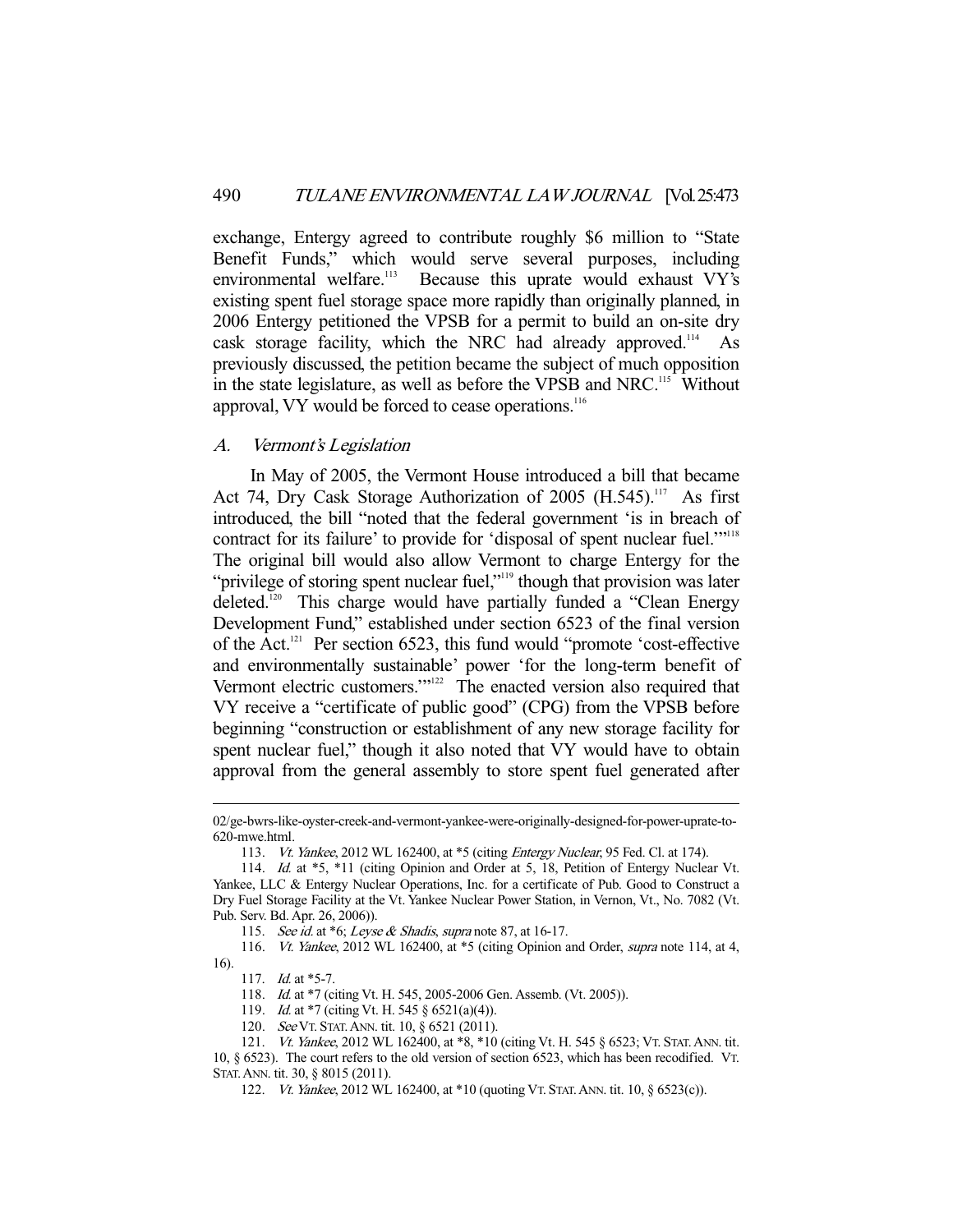March 21, 2012.<sup>123</sup> The final bill also required the VPSB to find, prior to commencement of construction, that "'[a]dequate financial assurance exists for the management of spent fuel' for as long as [the storage facility] is located in Vermont."<sup>124</sup>

 On June 21, 2005, Entergy and the Department of Public Service entered into an MOU that required Entergy to petition the VPSB for a CPG prior to commencing construction of the storage facilities.<sup>125</sup> The agreement also recognized that "the legislation was contingent upon the company's agreements under the MOU, 'to fund a Clean Energy Development Fund' with quarterly 'payments calculated to total \$15,625,000."<sup>126</sup> Notably, the MOU also required Entergy to "expressly" waive[] any federal preemption claim to prevent enforcement of its obligations under the memorandum."127 This MOU is significant because Vermont's entire energy policy was formed on the basis of numerous assumptions and considerations regarding nuclear power. However, as will be shown, these considerations were not viewed by the court as significant legislative factors.

 On June 22, 2005, the day after both Act 74 and the MOU went into effect, Entergy filed a petition with the VPSB to build dry cask storage.<sup>128</sup> After reviewing briefs, expert testimony, and over 500 public comments, the VPSB granted the petition, noting that the "single most significant factor" in granting the petition was the realization that without the dry cask facilities, VY would be forced into "early shutdown[, which] could impose substantial costs on Vermont ratepayers."<sup>129</sup> The petition was granted on the condition that Entergy was financially competent to manage the spent fuel through decommissioning and also to restore the site to "greenfield condition."<sup>130</sup> Furthermore, an amendment to the Spent Fuel Management Plan was required, which explicitly established that parties would act on the "assumption the DOE would not remove fuel as scheduled."<sup>131</sup> These discussions about dry cask storage, which were examined by the Vermont court, were largely related to ensuring the

<sup>123.</sup> *Id.* at \*9-10 (quoting VT. STAT. ANN. tit. 10, §§ 6522(c)(4), 6523(c)).

<sup>124.</sup> *Id.* at \*9 (first alteration in original) (quoting VT. STAT. ANN. tit. 10, § 6522(b)).

 <sup>125.</sup> Id. at \*11.

 <sup>126.</sup> Id.

 <sup>127.</sup> Id.

<sup>128.</sup> Id. (citing Opinion and Order, *supra* note 114, at 5).

<sup>129.</sup> Id. (quoting Opinion and Order, *supra* note 114, at 3-8, 12, 34) (internal quotation marks omitted).

<sup>130.</sup> *Id.* at \*12 (citing Opinion and Order, *supra* note 114, at 4-5, 89-91).

 <sup>131.</sup> Id.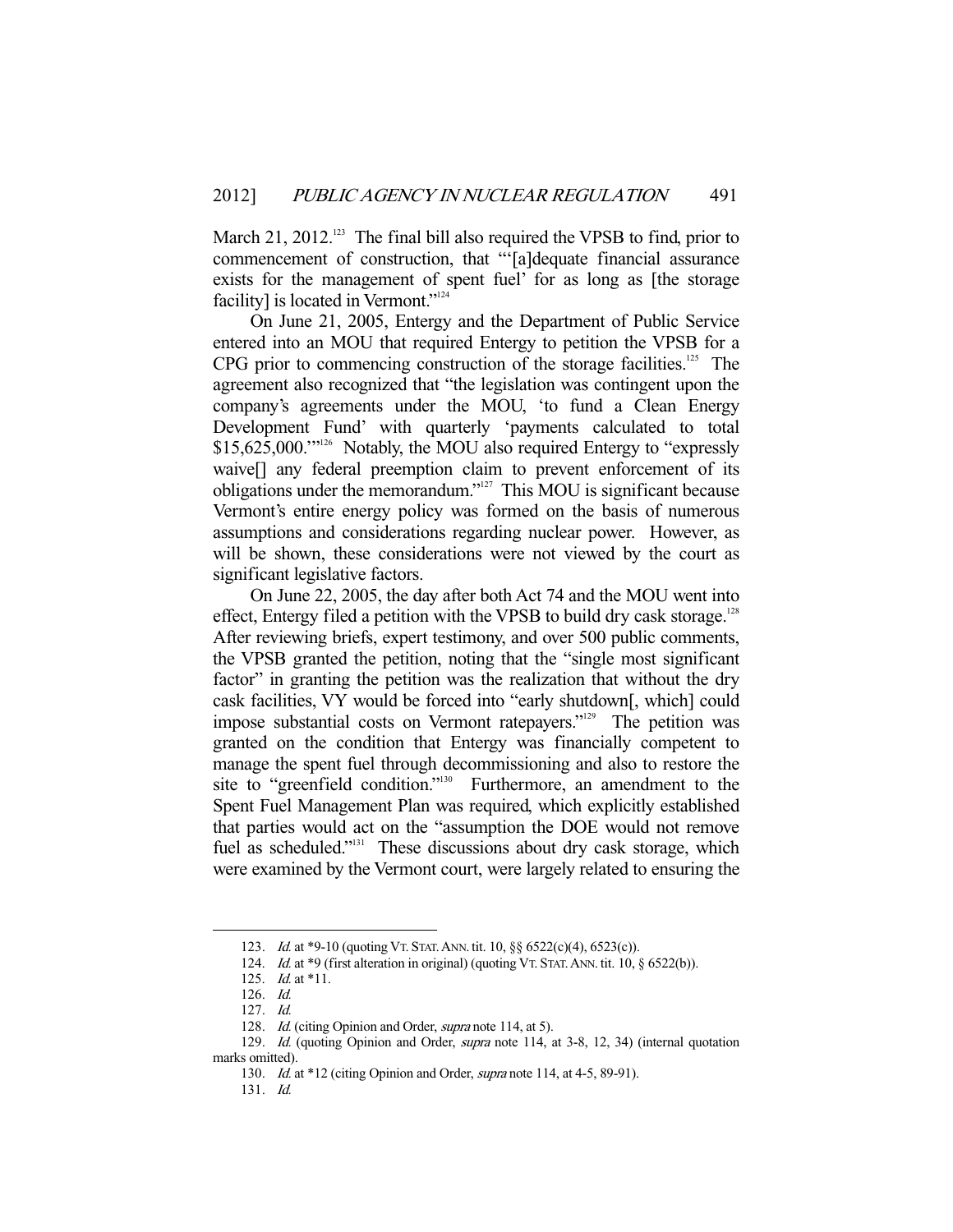reliable provision of power and the continuation of affordable rates for Vermont customers.

 In January of 2006, Entergy filed for a federal license renewal with the NRC.132 Shortly thereafter, the Vermont Senate began hearings on proposed Act 160, which would condition the NRC's approval of a license renewal on a CPG from the VPSB, and also a determination by the VGA that the relicensing "will promote the general welfare."133 After lengthy floor debate, a final law was enacted that required the VPSB "to conduct fact-finding, permit public comment, and perform analysis for two years, and then report back to the legislature no later than March 2010."134 Then, the legislature would "consider whether to approve continued licensing."<sup>135</sup> Section 248(e)(2) of the Act states:

No nuclear energy generating plant within this state may be operated beyond the date permitted in any certificate of public good granted pursuant to this title, including any certificate in force as of January 1, 2006, unless the general assembly approves and determines that the operation will promote the general welfare, and until the public service board issues a certificate of public good under this section. If the general assembly has not acted under this subsection by July 1, 2008, the board may commence proceedings under this section and under 10 V.S.A. chapter 157, relating to the storage of radioactive material, but may not issue a final order or certificate of public good until the general assembly determines that operation will promote the general welfare and grants approval for that operation.<sup>136</sup>

In effect, the law conferred an absolute veto power upon the VGA to prevent continued operations at the VY. Section 254(b) of Act 160 provides a list of objectives to be carried out by the VPSB during its factfinding process, including to "facilitate public discussion of long-term economic and environmental issues" and to "assess the potential need for the operation," its "long-term economic and environmental benefits, risks, and costs," and the "practical alternatives that may be more costeffective or better promote the general welfare."137 The VPSB's conclusions on these issues would, in theory, serve as the basis for the VGA's ultimate approval or denial. This is confirmed by the uncodified purpose section of Act 160, which states that the VGA will grant a

 <sup>132.</sup> Id.

 <sup>133.</sup> Id. at \*12-13.

<sup>134.</sup> *Id.* at \*15.

 <sup>135.</sup> Id.

<sup>136.</sup> *Id.* at \*19 (quoting VT. STAT. ANN. tit. 30, § 248(e)(2) (2011)).

<sup>137.</sup> Id. at  $*20$  (quoting VT. STAT. ANN. tit. 30,  $\S 254(b)(1)$ ) (internal quotation marks omitted).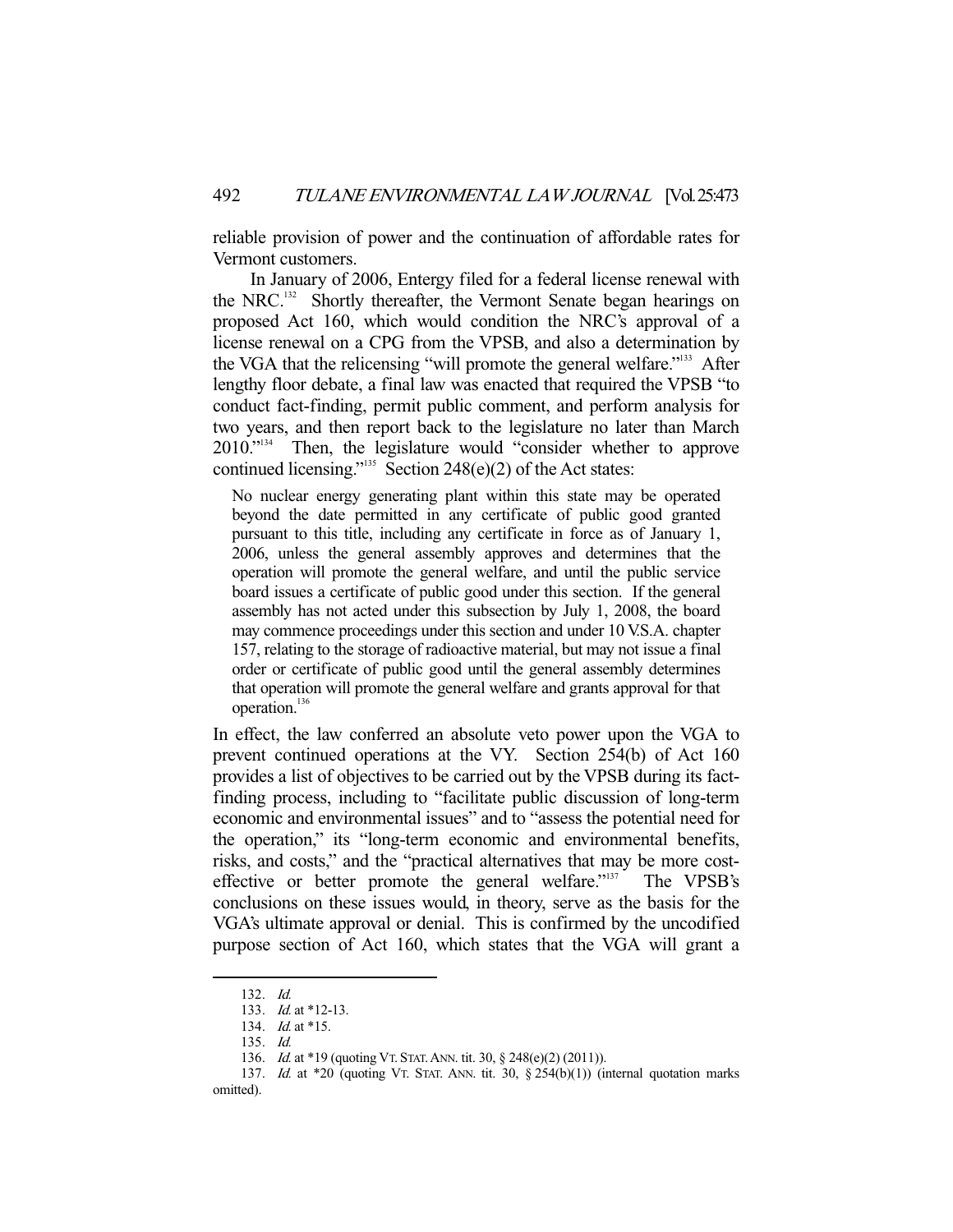license only after considering "pertinent factors, including the state's need for power, the economics and environmental impacts of long-term storage of nuclear waste, and choice of power sources among various alternatives."<sup>138</sup> The purpose section also incorporated the ongoing The purpose section also incorporated the ongoing concern with spent fuel storage: "It is appropriate that the spent fuel storage issue be framed and addressed as a part of the larger societal discussion of broader economic and environmental issues relating to the operation of a nuclear facility in the state . . . ."<sup>139</sup>

 Therefore, it would appear clear from the original text of Act 160 that the VGA correctly identified the inherently broad scope of issues that must be considered when discussing a nuclear power plant's role in the twenty-year future of a state's energy industry.

 On June 5, 2008, Vermont's governor signed another piece of legislation into law: Act 189, "An Act Relating to a Comprehensive Vertical Audit and Reliability Assessment of the Vermont Yankee Nuclear Facility."<sup>140</sup> The Act's stated purpose was "to provide for a thorough, independent, and public assessment of the reliability of the systems, structures, and components of the Entergy Nuclear Vermont Yankee facility" to determine any reliability issues "associated with operating [the facility] for an additional 20 years after its scheduled closure in 2012."141 After conducting a five-year investigation of the facility, the NRC granted the license renewal on March 21,  $2011.^{142}$  In anticipation of interference by the Vermont government, Entergy filed suit in the United States District Court for the District of Vermont.<sup>14</sup>

#### B. Entergy Nuclear Vermont Yankee v. Shumlin

 On April 18, 2011, Entergy filed for a permanent injunction and declaration that Vermont Acts 74, 160, and 189 were grounded in safety concerns, rendering them federally preempted under the AEA.<sup>144</sup> In the end the court agreed, stating,

The provision requiring affirmative legislative approval to store spent nuclear fuel after March 21, 2012 ... enacted with radiological safety purposes in mind, and having the effect of giving the General Assembly the unreviewable power to prohibit storage of fuel, and therefore to prohibit

<sup>138.</sup> *Id.* at \*21 (quoting 2006 Vt. Acts & Resolves No. 160 § 1(a)).

<sup>139.</sup> *Id.* (quoting Vt. S. 124, § 1(d)).

<sup>140.</sup> *Id.* at \*24 (quoting 2008 Vt. Acts & Resolves No. 189 § 1).

 <sup>141.</sup> Id. (quoting 2008 Vt. Acts & Resolves No. 189 § 1(b), (d)).

<sup>142.</sup> *Id.* at \*29.

<sup>143.</sup> See id. at \*1, \*29.

<sup>144.</sup> See id. (citing U.S. CONST. art. VI; 42 U.S.C. §§ 2011-2296b-7 (2006)).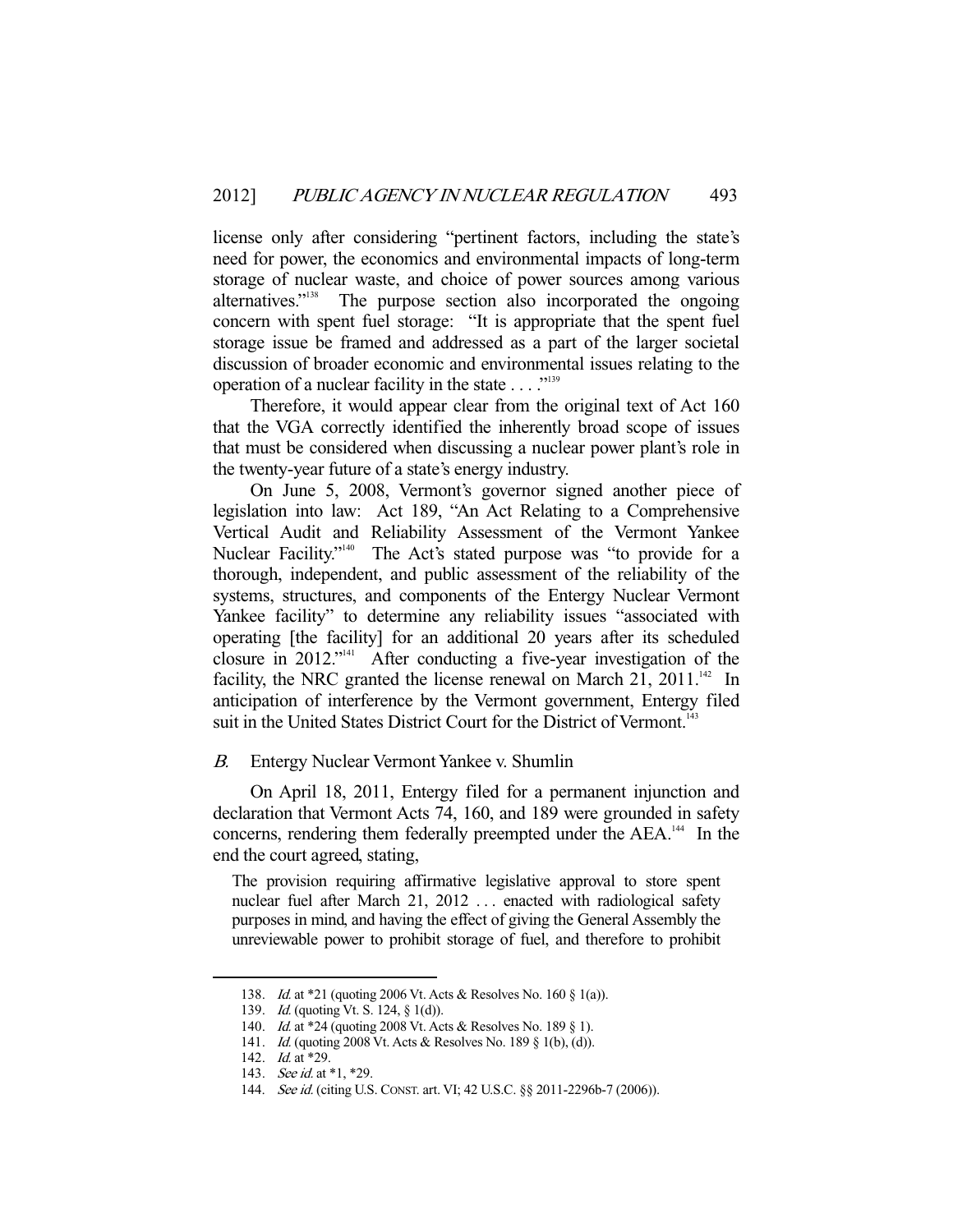continued operation for preempted radiological safety reasons, is preempted under the AEA.<sup>145</sup>

 In reaching this decision, the court discussed, at length, the Supreme Court's 1983 decision in Pacific Gas, which upheld similar state legislation. First, the court observed that in Pacific Gas,

[t]he Supreme Court rejected the argument that the preempted field included all regulation governing construction and operation of a nuclear plant, and defined the federal government's field as regulation of "the radiological safety aspects involved in ... construction and operation," while "the States retain their traditional responsibility in the field of regulating electrical utilities for determining questions of need, reliability, cost and other related state concerns."<sup>146</sup>

Next, the court relied on *Pacific Gas* to conclude that its next task was to "analyze the purpose motivating the state statute at hand."<sup>147</sup>

Like Entergy, the utilities in *Pacific Gas* argued that California's moratorium was preempted because it was "predicated on safety concerns."<sup>148</sup> Curiously, the court in Vermont Yankee observed the Supreme Court's deference to stated legislative intent, which the Court demonstrated when it held, "[W]e should not become embroiled in attempting to ascertain California's true motive."<sup>149</sup> Furthermore, the Vermont district court recognized that the Supreme Court had readily accepted "'California's avowed economic purpose as the rationale for enacting [the moratorium]....' The ... Court did not articulate precisely how it ascertained the economic rationale behind the challenged statute. . . . [It] indicated it was placing 'considerable confidence' in the lower court's ... reliance on [a California legislative committee report]... where the report recited the economic purpose."<sup>150</sup>

Given the court's heavy reliance on *Pacific Gas* to establish its scope of review, one might expect the court to declare next that, like the Court in Pacific Gas, it too would "accept the avowed economic purpose" on the face of Vermont's legislation. However, the court did not

<sup>145.</sup> *Id.* at \*43.

<sup>146.</sup> Id. at \*32 (quoting Pac. Gas & Elec. Co. v. State Energy Res. Conservation & Dev. Comm'n, 461 U.S. 190, 205 (1983)).

<sup>147.</sup> *Id.* at \*33.

 <sup>148.</sup> Pac. Gas, 461 U.S. at 204.

<sup>149.</sup> *Vt. Yankee*, 2012 WL 162400, at \*34 (quoting Pac. Gas, 461 U.S. at 214, 216).

<sup>150.</sup> Id. (first alteration in original) (quoting Pac. Gas, 461 U.S. at 214).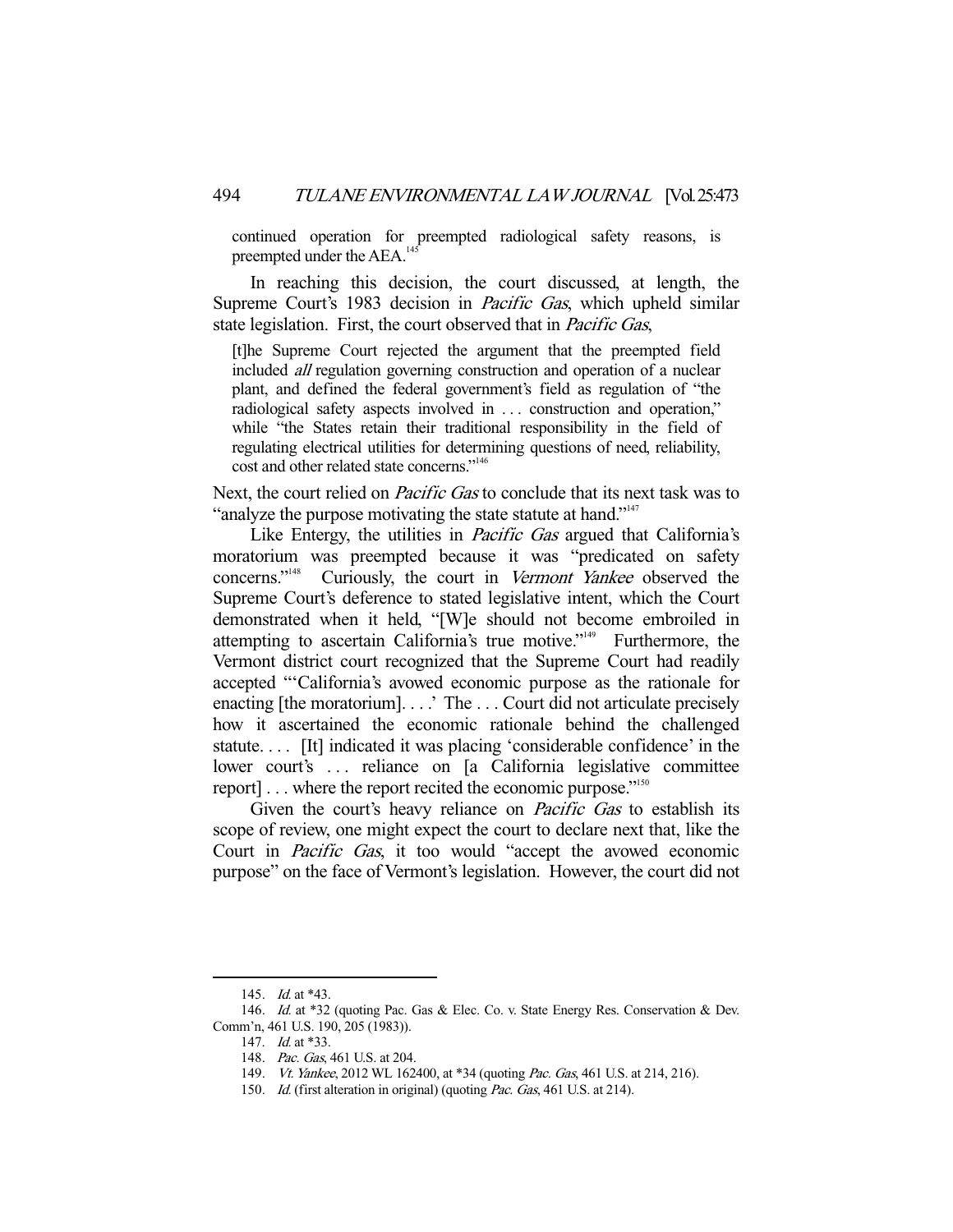defer to Vermont's statement of purpose but instead relied on a group of Supreme Court preemption precedents unrelated to the AEA.<sup>151</sup>

In the Vermont district court's view:

[W]here multiple purposes are advanced for a statute [and] it is evident the statute was motivated, even in part, by an impermissible purpose, the burden shifts to the [d]efendants to establish that the same decision would have resulted from the other purposes motivating the legislature, had the impermissible purpose not been considered.<sup>152</sup>

Elaborating further on its perceived judicial role, the court quoted McCreary County, Kentucky v. American Civil Liberties Union of Kentucky, "The inquiry looks to the plain meaning of the statute's words, enlightened by their context and the contemporaneous legislative history as well as the specific sequence of events leading to [its] passage."153 The district court ultimately sought to reconcile its approach with that of Pacific Gas, stating, "This framework is in keeping with *Pacific Gas*, where the economic purpose professed in the legislative history was plausibly served by the moratorium at issue."<sup>154</sup> However, a closer examination reveals that the district court's framework is incompatible with *Pacific Gas* and while the distinction may appear subtle, it has tremendous implications for public agency and policy formulation through state legislatures.

#### C. Implications for Public Agency in Nuclear Regulation

 As an initial observation, the Vermont district court's characterization of the proper preemption framework is internally inconsistent. On one hand, the court suggests that the existence of evidence casting doubt on the sincerity of a legislature's expression of its intent shifts the burden to the legislature to prove that permissible concerns were sufficient to prompt the legislation.<sup>155</sup> On the other hand, the court seems to suggest that if a law's stated purpose can be "plausibly served" by that law, a court's review is at its end.<sup>156</sup> The burden entailed in making the former determination is far more technical and speculative

<sup>151.</sup> Id. at \*42 (citing Village of Arlington Heights v. Metro. Hous. Dev. Corp., 429 U.S. 252, 271 n.21 (1977) (addressing racially motivated zoning laws); Mt. Healthy City Sch. Dist. Bd. of Educ. v. Doyle, 429 U.S. 274, 285-86 (1977) (concerning First Amendment issues)).

<sup>152.</sup> Id. at \*36 (emphasis added).

 <sup>153.</sup> Id. at \*39 (alteration in original) (quoting McCreary County, Kentucky v. Am. Civil Liberties Union of Ky., 545 U.S. 844, 862 (2005)) (internal quotation marks omitted).

 <sup>154.</sup> Id. at \*36.

 <sup>155.</sup> See id.

 <sup>156.</sup> See id.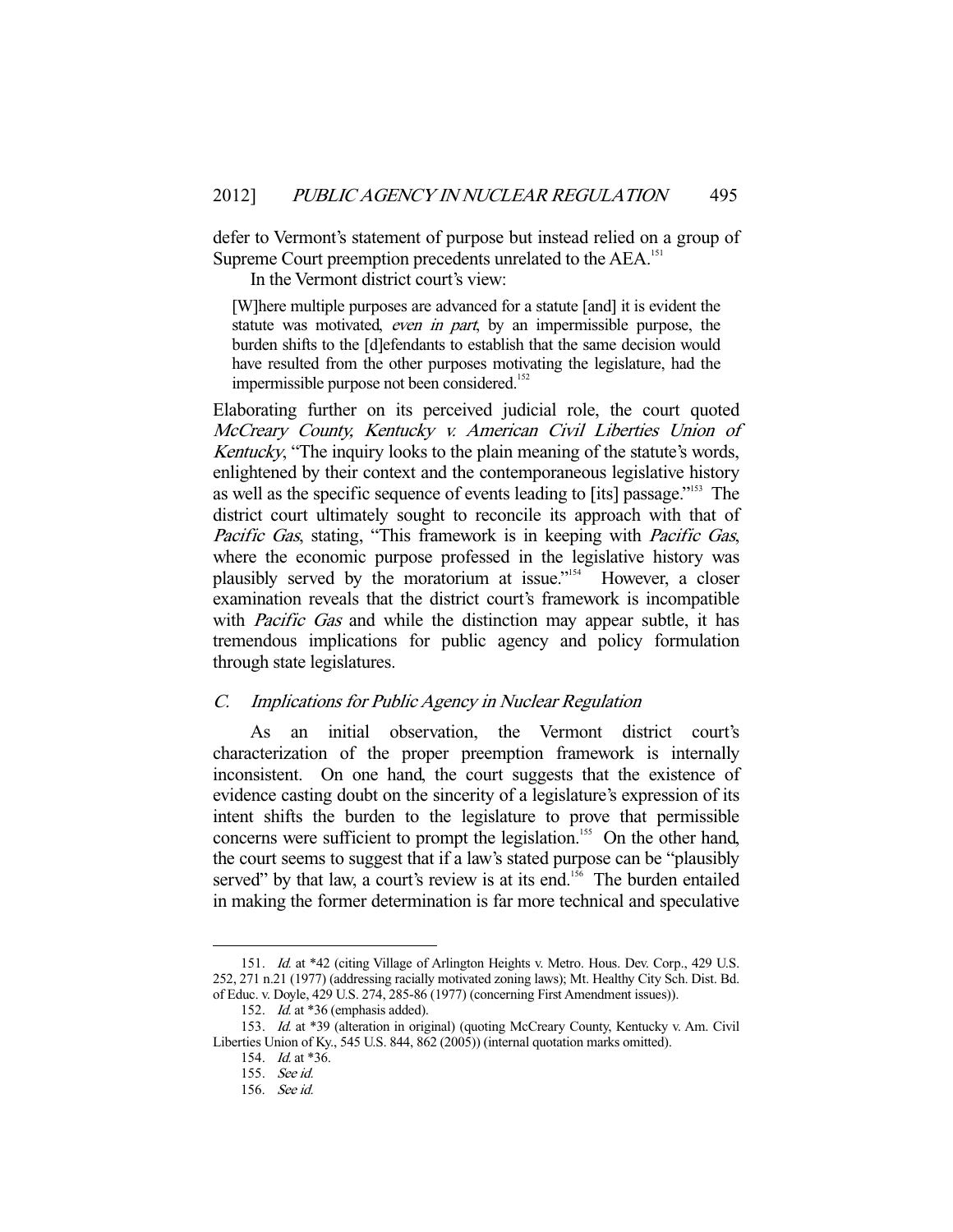than determining whether a law, as written, can "plausibly serve" its professed purpose.

 The distinction is not minor, and is in effect the difference between states having some authority or none. A "plausible nexus" standard like that in Pacific Gas requires only that (1) the "avowed purpose" of the legislation addresses a permissible area of state regulation, (2) some evidence exists that a characterization of the issue as economic is reasonable, and (3) the legislation could plausibly enable a state to address the suggested target of the law.<sup>157</sup> In essence, *Pacific Gas* established this three-prong approach to analyzing state nuclear legislation. The Court determined that (1) California's "avowed economic purpose" was to avoid economic risk by delaying the construction of nuclear plants until after a permanent waste facility was functional,<sup>158</sup> (2) that the absence of a permanent waste facility was a legitimate economic concern according to one state legislative committee report, $159$  and (3) that the moratorium could, in fact, mitigate against unwanted economic risk by preventing the construction and operation of an inherently risky enterprise within the state.<sup>160</sup>

 Had the Vermont district court applied the law in a manner consistent with *Pacific Gas*, its analysis might read something like this: (1) the stated purpose of Act 160 is to ensure that licenses be renewed only after "full, open, and informed public deliberation and discussion with respect to pertinent factors, including the state's need for power, the economics and environmental impacts of long-term storage of nuclear waste, and choice of power sources among various alternatives";<sup>161</sup> (2) evidence in the record supports characterization of these goals as economic<sup>162</sup> in nature; and (3) by retaining ultimate authority to "grant"

 <sup>157.</sup> See Pac. Gas & Elec. Co. v. State Energy Res. Conservation & Dev. Comm'n, 461 U.S. 190, 213-16 (1983).

 <sup>158.</sup> Id. at 213-14, 216.

<sup>159.</sup> Id. at 213-14 (quoting Pac. Legal Found. v. State Energy Res. Conservation & Dev. Comm'n, 659 F.2d 903, 925 (9th Cir. 1981), aff'd, 461 U.S. 190 (1983)) (affirming the United States Court of Appeals for the Ninth Circuit's conclusion that the moratorium was "directed towards purposes other than protection against radiation hazards" because under the moratorium California would have no authority to pass judgment on the safety of a facility, only its existence).

<sup>160.</sup> Id. at 214 (explaining that a demonstrated method of waste disposal would lift economic fears and uncertainties relating to the potential closure of facilities due to inadequate storage).

 <sup>161.</sup> Vt. Yankee, 2012 WL 162400, at \*21 (quoting 2006 Vt. Acts & Resolves No. 160  $§$  1(a)).

<sup>162.</sup> See id. at \*41, \*43. The legislature's discussion of a clean energy fund, waste disposal uncertainties, power supply, and compensation for environmental liability are just a few examples of valid state concerns addressable by a VPSB independent audit and subject to VGA approval. See id.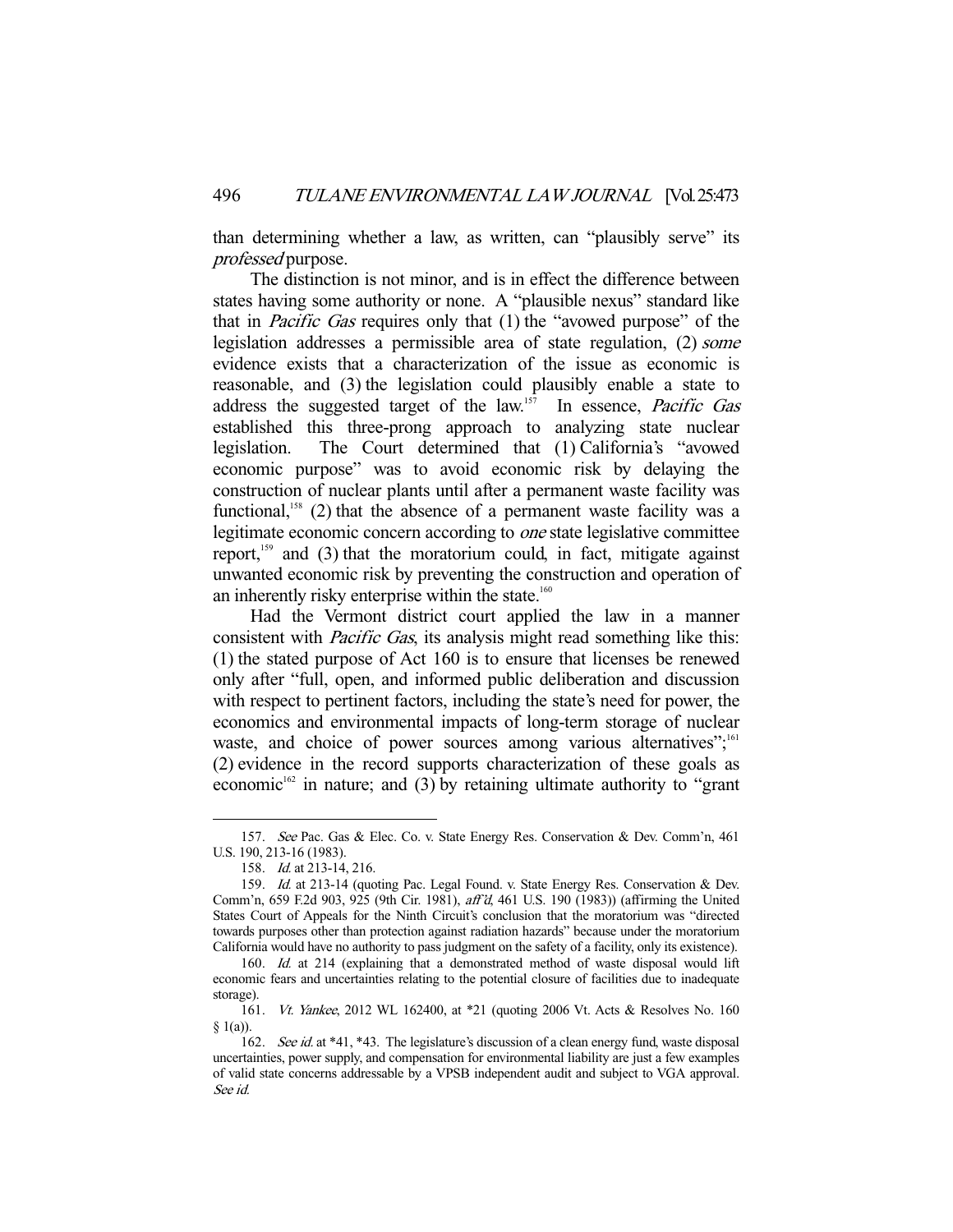the approval or deny the approval of [license renewal and dry cask construction] concurrently,"<sup>163</sup> the law "plausibly serves" its stated purpose by allowing the VGA to deny a license in light of the identified concerns with the economics of power supply. However, the district court did not discuss whether the enacted legislation could plausibly serve a valid state concern, which it absolutely could do. Instead, it focused almost entirely on determining whether the suggested purpose was sufficient to motivate the enactment of the laws at hand.<sup>164</sup>

Though *Pacific Gas* and *Vermont Yankee* both agree that state legislation "grounded in" safety concerns is preempted, the phrase "grounded in" takes on an entirely different meaning in each case.<sup>165</sup> Quoting *Pacific Gas*, the Vermont district court stated, "Given that a moratorium 'grounded in safety concerns' would be preempted, the Court found it 'necessary to determine whether there is a non-safety rationale' for the moratorium."166 As the court observed, California was able to satisfy the requisite "non-safety rationale" by "point[ing] to a state legislative committee report stating the waste disposal problem was largely economic."<sup>67</sup> Therefore, in the Supreme Court's view, the Therefore, in the Supreme Court's view, the moratorium was not "grounded in" safety concerns. In the *Pacific Gas* context, "grounded in" seems to be synonymous with "explicitly concerned with."

 In contrast, the Vermont district court's definition of "grounded in" seems to mean "primarily motivated by." Because it determined radiological safety concerns to be the "primary motivation among others advanced for Act 160,"168 the court invalidated a law enabling the VGA to "[choose] among various alternatives" in light of a "full, open, and informed public deliberation" regarding "the state's need for power [and] the economics and environmental impacts of long-term storage of nuclear waste."<sup>169</sup> Unlike the Court in *Pacific Gas*, the Vermont district court was not satisfied by the finding of a nonsafety rationale, as evidenced by the fact that *multiple* nonsafety rationales were identified in both the record and the legislative text.<sup>170</sup> Even viewed in combination, these rationales were insufficient to "persuade[] the [c]ourt that the legislature would have enacted the provision requiring legislative

 <sup>163.</sup> Id. at \*21 (quoting 2006 Vt. Acts & Resolves No. 160 § 1(f)).

<sup>164.</sup> See id. at \*41.

<sup>165.</sup> See id. at \*33-34 (quoting Pac. Gas, 461 U.S. at 212-13).

<sup>166.</sup> *Id.* at \*34 (quoting *Pac. Gas*, 461 U.S. at 213).

 <sup>167.</sup> Id.

<sup>168.</sup> *Id.* at \*42.

 <sup>169.</sup> Id. at \*21 (quoting 2006 Vt. Acts & Resolves No. 160 § 1(a)).

<sup>170.</sup> *Id.* at \*41, \*43.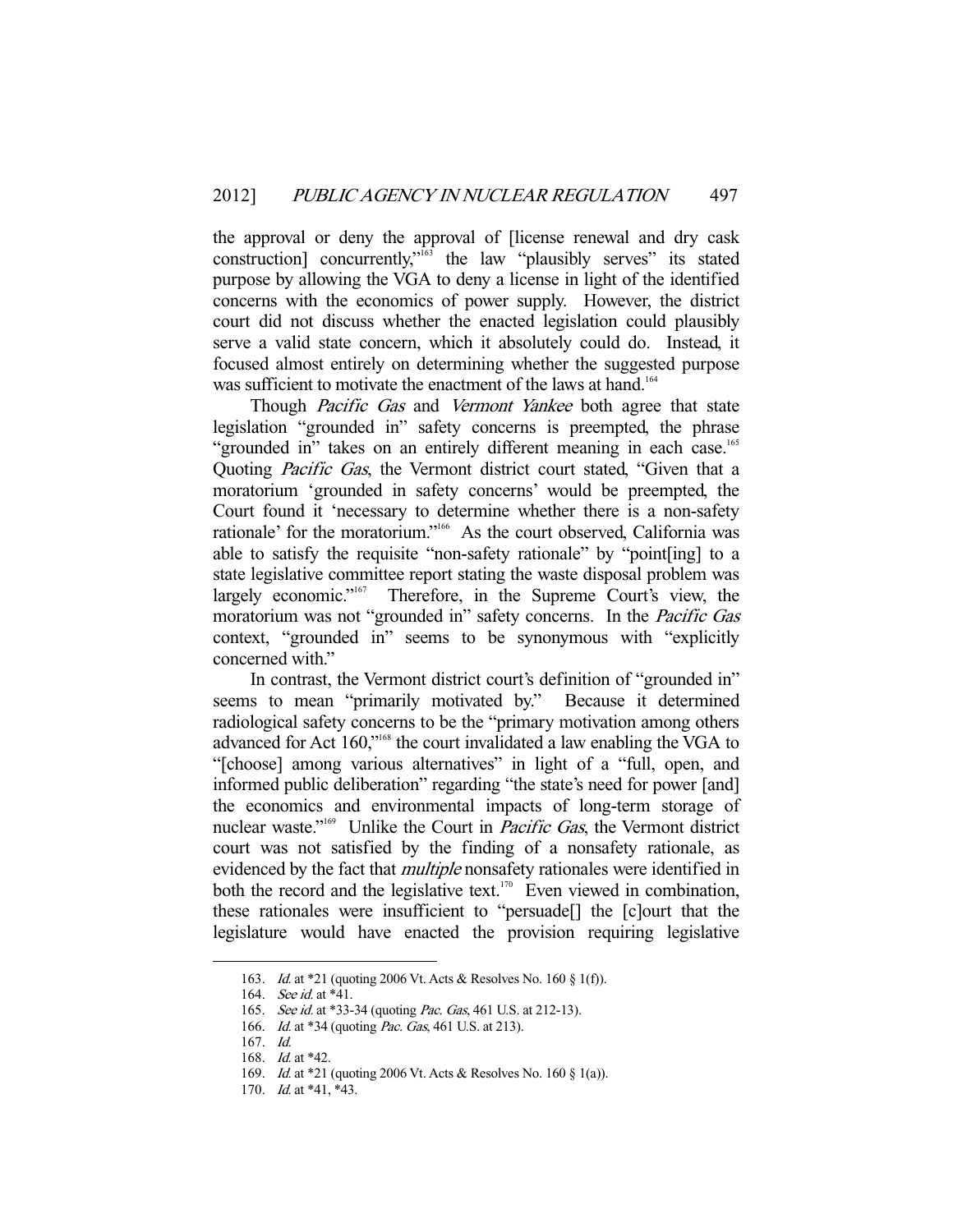approval . . . had the legislature not also been motivated to regulate radiological safety."171

 The district court was correct in observing that blind deference to a law's stated purpose enables states to "nullify nearly all unwanted federal legislation by simply publishing a legislative committee report articulating some state interest or policy—other than frustration of the federal objective—that would be tangentially furthered by the proposed state law."<sup>172</sup> In the court's view, being prohibited from inspecting legislative intent would render the court "remiss."<sup>173</sup> This is the crux of the decision, and while worthy of discussion, the argument that this potential for legislative abuse mandates judicial intervention in AEA preemption cases was explicitly rejected in Pacific Gas when the Supreme Court held:

[I]nquiry into legislative motive is often an unsatisfactory venture. What motivates one legislator to vote for a statute is not necessarily what motivates scores of others to enact it. Second, it would be particularly pointless for us to engage in such inquiry here when it is clear that the States have been allowed to retain authority over the need for electrical generating facilities easily sufficient to permit a State so inclined to halt the construction of new nuclear plants by refusing on economic grounds to issue certificates of public convenience in individual proceedings. In these circumstances, it should be up to Congress to determine whether a State has misused the authority left in its hands.

 Therefore, we accept California's avowed economic purpose as the rationale for enacting § 25524.2. Accordingly, the statute lies outside the occupied field of nuclear safety regulation.<sup>174</sup>

The concurrence by Justice Blackmun succinctly described the powersharing regime created under the AEA: "In short, there is an important distinction between the threshold determination whether to permit the construction of new nuclear plants and, if the decision is to permit construction, the subsequent determinations of how to construct and operate those plants."175 The majority opinion in Pacific Gas makes clear that an individual state's choice to reject nuclear power is absolutely a decision within its purview that is not voidable simply because it conflicts with the AEA's purpose of "encourag[ing] widespread

<sup>171.</sup> *Id.* at \*43.

<sup>172.</sup> Id. at \*35 (quoting Greater N.Y. Metro. Food Council, Inc. v. Giuliani, 195 F.3d 100, 108 (2d Cir. 1999)) (internal quotation marks omitted).

<sup>173.</sup> *Id.* at \*37.

 <sup>174.</sup> Pac. Gas & Elec. Co. v. State Energy Res. Conservation & Dev. Comm'n, 461 U.S. 190, 216 (1983) (emphasis added) (citation omitted).

 <sup>175.</sup> Id. at 225-26 (Blackmun, J., concurring).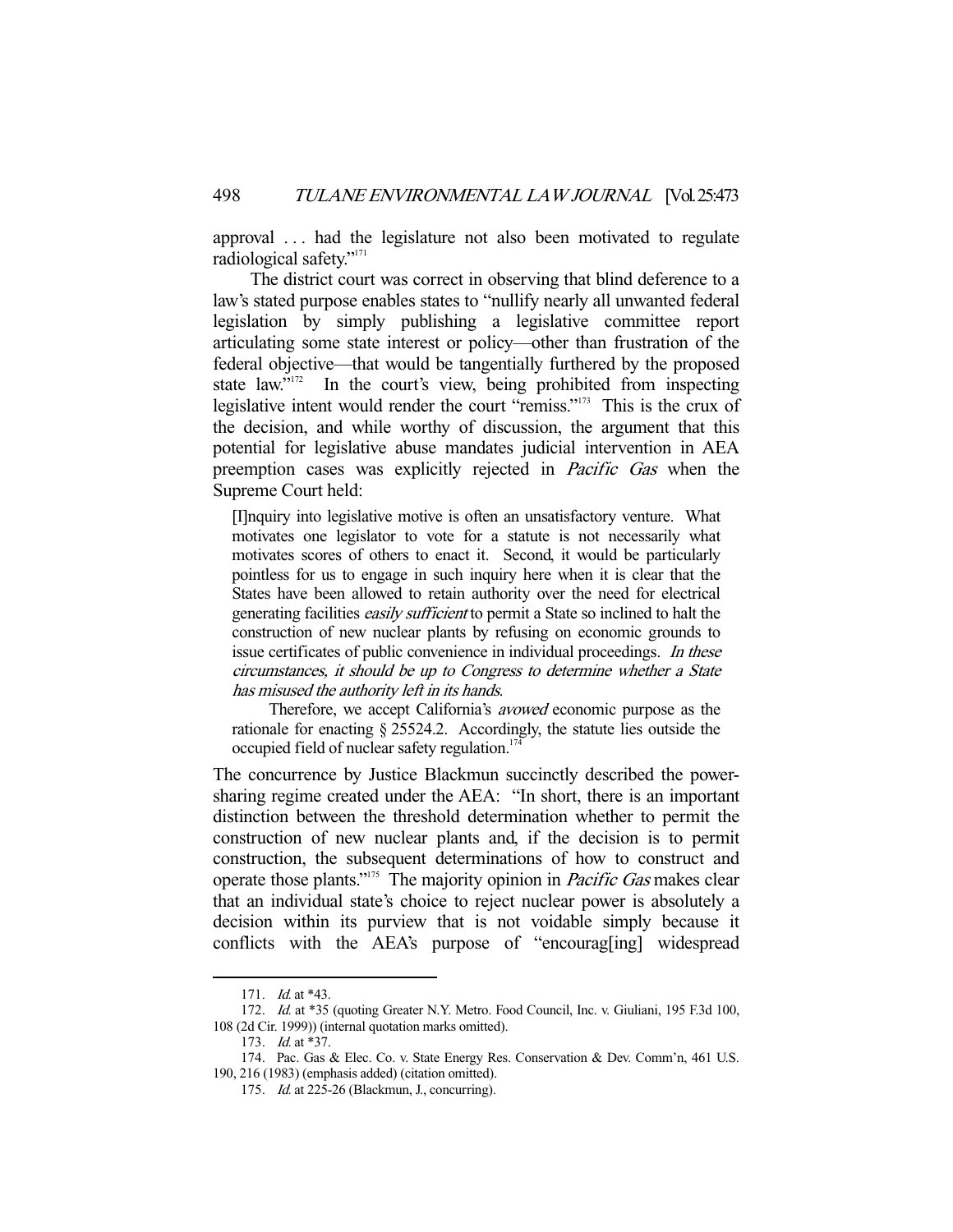participation in the development and utilization of atomic energy for peaceful purposes."176 Furthermore, the decision is clear that even a superficial economic rationale is sufficient to satisfy an inquiry into legislative purpose.

#### D. The Adequacy of the AEA in the Modern Energy Landscape

 While it is possible that the broader environmental and energy regulatory framework has evolved over time in a way that would justify enlargement of the judiciary's role at the expense of state discretion, the Vermont district court rejected the opportunity, or perhaps more accurately, the need to identify how modern circumstances justify such a major deviation from *Pacific Gas*. The district court considered the facts at hand to be "unique circumstances" and rightly observed that "the energy landscape has changed since the Supreme Court's decision in Pacific Gas."<sup>177</sup> However, the only distinction it identified was Vermont Yankee's status as a "merchant plant free to sell electricity wholesale to any customer in the interstate market."<sup>178</sup> According to the district court, "While this status has not entirely displaced state regulation, the range of issues subject to state regulation *may* have narrowed."<sup>179</sup> However, the court provided no further explanation, concluding that the demarcation of appropriate limitations on state authority in the absence of AEA preemption was a "question that is not before this [c]ourt."<sup>180</sup>

 Presumably, the court meant that Congress should address any necessary changes to the AEA power-sharing mechanism directly, which it has not done. However, modern circumstances may justify a change to the AEA. For example, where the electric industry was once vertically integrated, with most power provided by in-state generators, deregulation has led to regionally integrated power markets where wholesalers often "wheel" larger portions of supply to utilities and customers across state lines.<sup>181</sup> Therefore, from the viewpoint of a state legislator, decisions regarding the economic impact or need for any given plant may be less significant. Furthermore, a state's ability to prevent a facility from operating may now affect a larger number of nonconstituent electricity consumers, though Vermont Yankee still sells roughly half of its power

 <sup>176.</sup> Id. at 221-23 (majority opinion) (quoting 42 U.S.C. § 2013(d) (2006)).

<sup>177.</sup> *Vt. Yankee*, 2012 WL 162400, at \*38, \*43.

<sup>178.</sup> *Id.* at \*38.

<sup>179.</sup> Id. (emphasis added).

 <sup>180.</sup> Id.

<sup>181.</sup> YERGIN, *supra* note 22, at 384.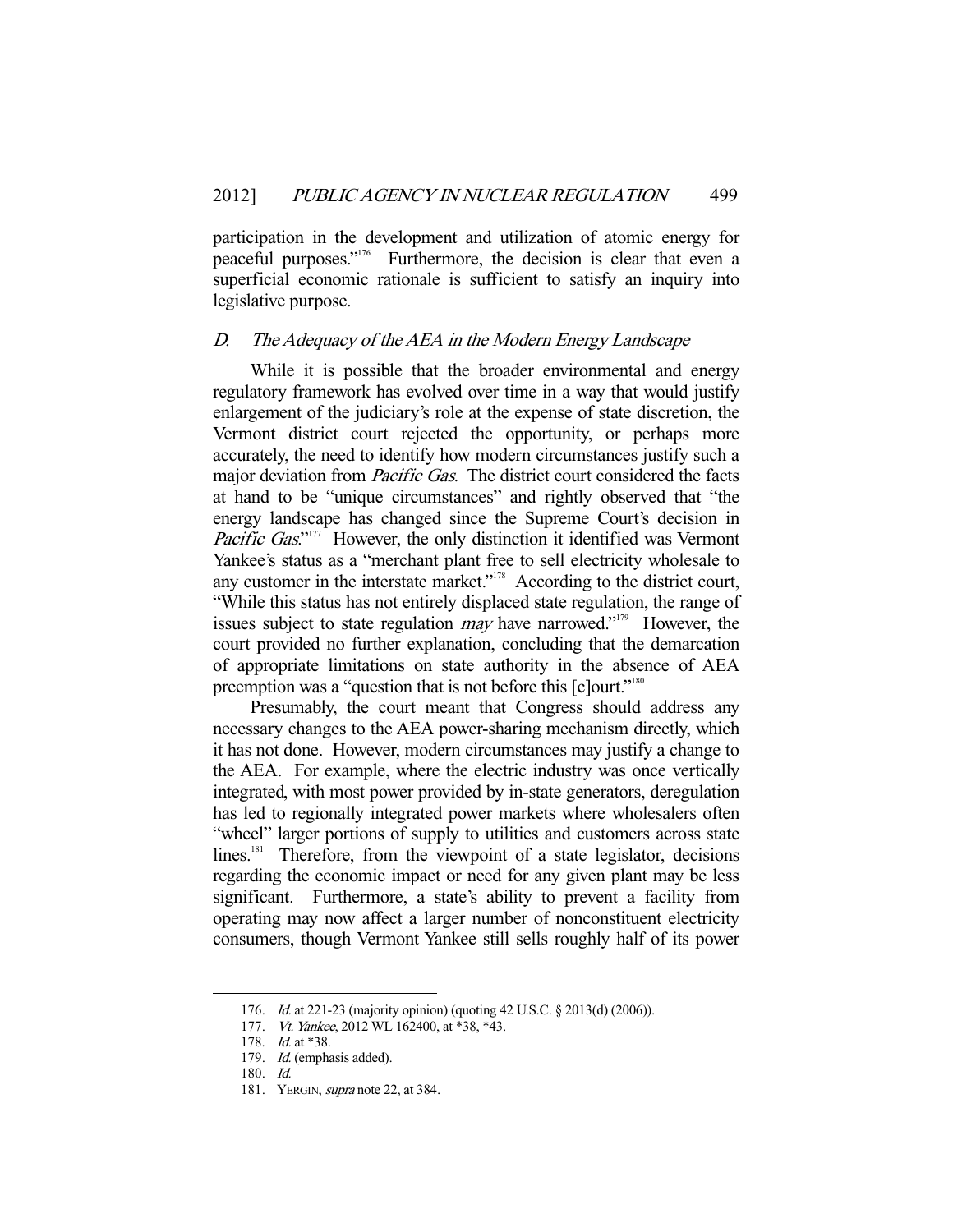in-state.182 Deregulation has also allowed markets to set prices, a change which means that nuclear energy may become an imprudent choice of power if the price of domestic natural gas continues to bottom out. Complicating the analysis further is the uncertainty over climate change regulation, which could have a tremendous impact on the preferability of nuclear energy over high-emitting sources like coal and natural gas. Determining exactly how these considerations should affect the balance of power under the AEA is a difficult task, and this Comment does not offer a detailed solution.

 However, what is clear is that the federal government has continued to maintain a commitment to nuclear power even after the basic assumptions underlying its existence have been destroyed.183 If the industry could operate without accident, the public would have little reason to object. In the past, because the assumption was that a federally chosen permanent waste repository could safely store highly radioactive waste and spent fuel, concerns over human and environmental safety were considered naive.

 However, all of these assumptions have proven false and local governments now have ample grounds for opposition. Given that the EPA of 2005 extended the Price-Anderson Act's cap on industry liability,<sup>184</sup> states will automatically shoulder risks in the event of a nuclear accident. In the words of the World Nuclear Association, "In essence this limitation recognizes the benefits of nuclear power and the tacit acceptance of the risks a State takes by permitting power plant construction and operation, as with other major infrastructure."<sup>185</sup> This risk is exacerbated by the fact that states will continue to store more nuclear waste on-site as the federal government continues its embarrassing seventy-year failure to establish a permanent waste repository.186 Furthermore, the implications of nuclear generation for

<sup>182.</sup> *Vt. Yankee*, 2012 WL 162400, at \*2 (stating that fifty-five percent of the Vermont Yankee's electricity is consumed in Vermont).

<sup>183.</sup> See Nuclear Giveaways in the Energy Policy Act of 2005, PUB. CITIZEN, http://www.citizen.org/documents/NuclearEnergyBillFinal.pdf (last visited Apr. 7, 2012); Obama Renews Commitment to Nuclear Energy, MSNBC.COM (Feb. 16, 2010, 2:54 PM), http://www. msnbc.msn.com/id/35421517/ns/business-oil\_and\_energy/t/obama-renews-commitment-nuclearenergy/.

 <sup>184.</sup> Pub. L. No. 109-58, §§ 602-608, 119 Stat. 594, 779-81 (2005) (codified as amended at 42 U.S.C. § 2210 (2006)).

 <sup>185.</sup> Liability for Nuclear Damage, WORLD NUCLEAR ASS'N, http://www.world-nuclear. org/info/inf67.html (last updated Mar. 2012).

 <sup>186.</sup> BLUE RIBBON COMM'N ON AMERICA'S NUCLEAR FUTURE, DRAFT REPORT TO THE SECRETARY OF ENERGY 19, 72 (July 29, 2011), http://brc.gov/sites/default/files/documents/brc\_ draft\_report\_29jul2011\_0.pdf (stating that the federal government needs to establish a permanent waste repository urgently but is not close to doing so).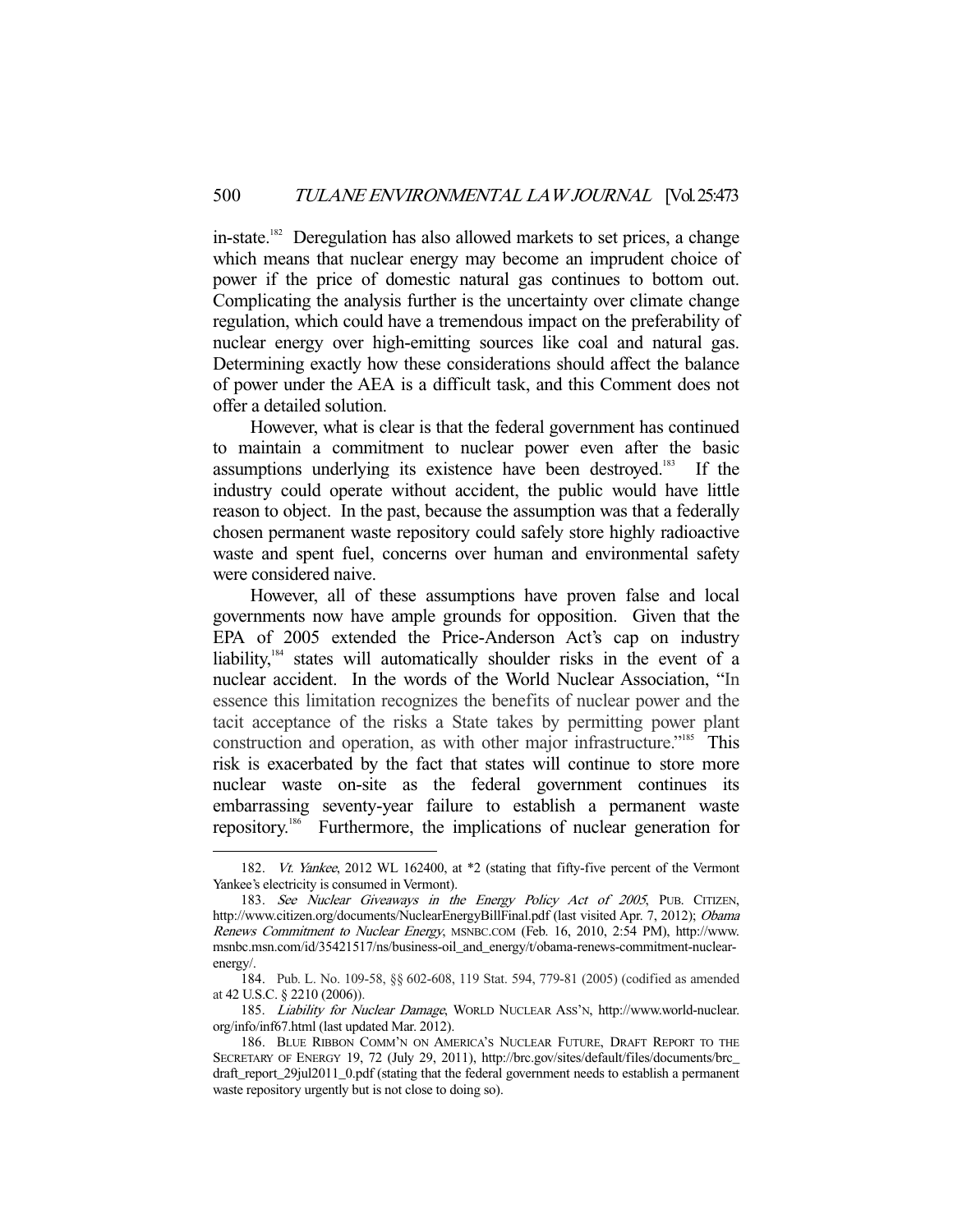power reliability and costs continue to affect local ratepayers who depend on nuclear facilities for a substantial portion of their electricity. If these traditionally recognized rationales for state control are not enough, the recent Fukushima accident should illustrate the catastrophic economic and psychological impact a reactor accident can have on local governments and citizens. To the chagrin of some Vermont legislators, no form of compensation exists for the risk faced by those living in the vicinity of an aging nuclear reactor.<sup>187</sup> In view of these considerations, it seems that any change in the AEA power-sharing scheme should buttress state authority, not diminish it.

 However, absent Congressional clarification or a meaningful distinction in any specific case, *Pacific Gas* remains instructive on what level of deference should be given to states in AEA preemption cases. Still, Vermont Yankee makes it clear that the text of the AEA is ambiguous enough to permit unlimited judicial inquiry into state legislative intent, which means that a determination of preemption in any case may reflect the judge's own opinions about federalism or energy policy.

Therefore, at a minimum, Congress should codify *Pacific Gas's* holding that states have an absolute veto power over nuclear operation and thereby explicitly foreclose judicial inquiry into legislative purpose.<sup>188</sup> This would not necessarily doom the nuclear industry, as should be evident from the fact that the Georgia legislature is not seeking to prevent the construction of the new Vogtle Units. It is simply unrealistic to equate broader state authority over nuclear energy with the certain demise of the industry; and even if states did proceed to suffocate the industry entirely, Congress could always revisit the AEA at a later time. At present, however, it appears that an absolute grant of state licensing authority would allow states like Vermont to delay the operation of risky plants while allowing operations that better reflect evolving safety considerations and technology to proceed.<sup>189</sup> Such an arrangement will force out-of-state plant owners to consider local concerns adequately with an eye to the local government's eventual referendum on continued operations. In sum, the fatal ambiguity of the AEA should be amended to reflect Pacific Gas so that adequate consideration of the public welfare will continue.

<sup>187.</sup> See Vt. Yankee, 2012 WL 162400, at \*41.

<sup>188.</sup> See Pac. Gas & Elec. Co. v. State Energy Res. Conservation & Dev. Comm'n, 461 U.S. 190, 205 (1983).

<sup>189.</sup> Hope M. Babcock, Can Vermont Put the Nuclear Genie Back in the Bottle: A Test of Congressional Preemptive Power, 39 ECOLOGY L.Q. (forthcoming 2012).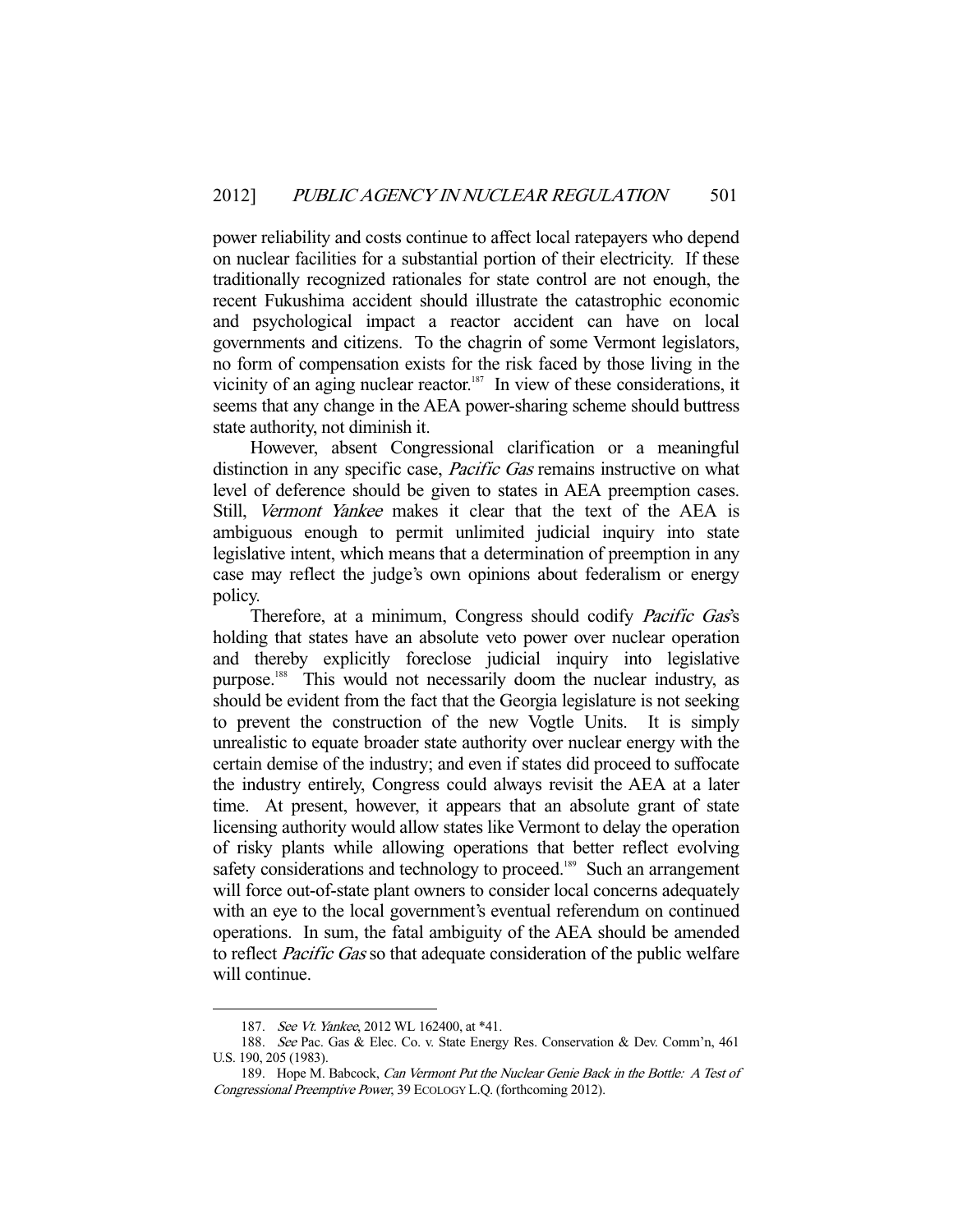#### E. Implications for Effective Policy Formulation

 As the previous Parts have shown, nuclear regulation faces persistent challenges involving economics, safety, health, and the environment. In order to make progress on these issues, the public must continue to guide and inform policy deliberation, and conversely, regulators and politicians in both the federal and state governments must continue to inform the public. The information and debate that citizens bring to their local legislatures have served to improve the quality of nuclear regulation and the effectiveness of the agencies that enforce these regulations. In addition to restricting the scope of state authority, Vermont Yankee jeopardizes the existence of the open, comprehensive discussion facilitated by state governments, which is an integral aspect of the regulatory process.

 Although the NRC is staffed with scores of nuclear scientists, engineers, and energy experts, it does not always have complete information. As much as one might want the NRC to be omniscient given its exclusive responsibility over safety, the NRC is, to some extent, informed and guided by public information and pressure.<sup>190</sup> As the previous discussion on uprate safety deliberation illustrated, nuclear issues are controversial, highly technical, and have dire implications for safety. The fact that the NRC considered data from a public interest group significant enough to solicit public comment on the matter shows that public institutions can, occasionally, have a direct impact on agency policy.191 The interaction brought information to the regulators' attention and put pressure on the NRC to remain proactive. When a citizen group goes on record at the NRC, asking "What the hell is the NRC doing?,"<sup>192</sup> the NRC is reminded to act preventatively to avoid appearing inadequate.

 The Vermont Yankee uprate was a major subject of debate in the VGA as well. As Vermont state senator Peter Shumlin stated, "[W]hen I was a private citizen and you all were talking about the uprate, there was general agreement among the governor, the Legislature, the department, that there should be an independent safety inspection before an uprate was approved."<sup>193</sup> In its decision, the Vermont district court noted the public concern voiced in response to the NRC's approval of VY's dry cask storage, which had become even more significant because of the uprate approval:

 <sup>190.</sup> See Mark Edward Leyse; Mark Edward Leyse and Raymond Shadis, on Behalf of the New England Coalition; Petitions for Rulemaking, 75 Fed. Reg. 66,007 (Oct. 27, 2010).

 <sup>191.</sup> See id.

<sup>192.</sup> Leyse & Shadis, supra note 87, at 28.

<sup>193.</sup> *Vt. Yankee*, 2012 WL 162400, at \*23.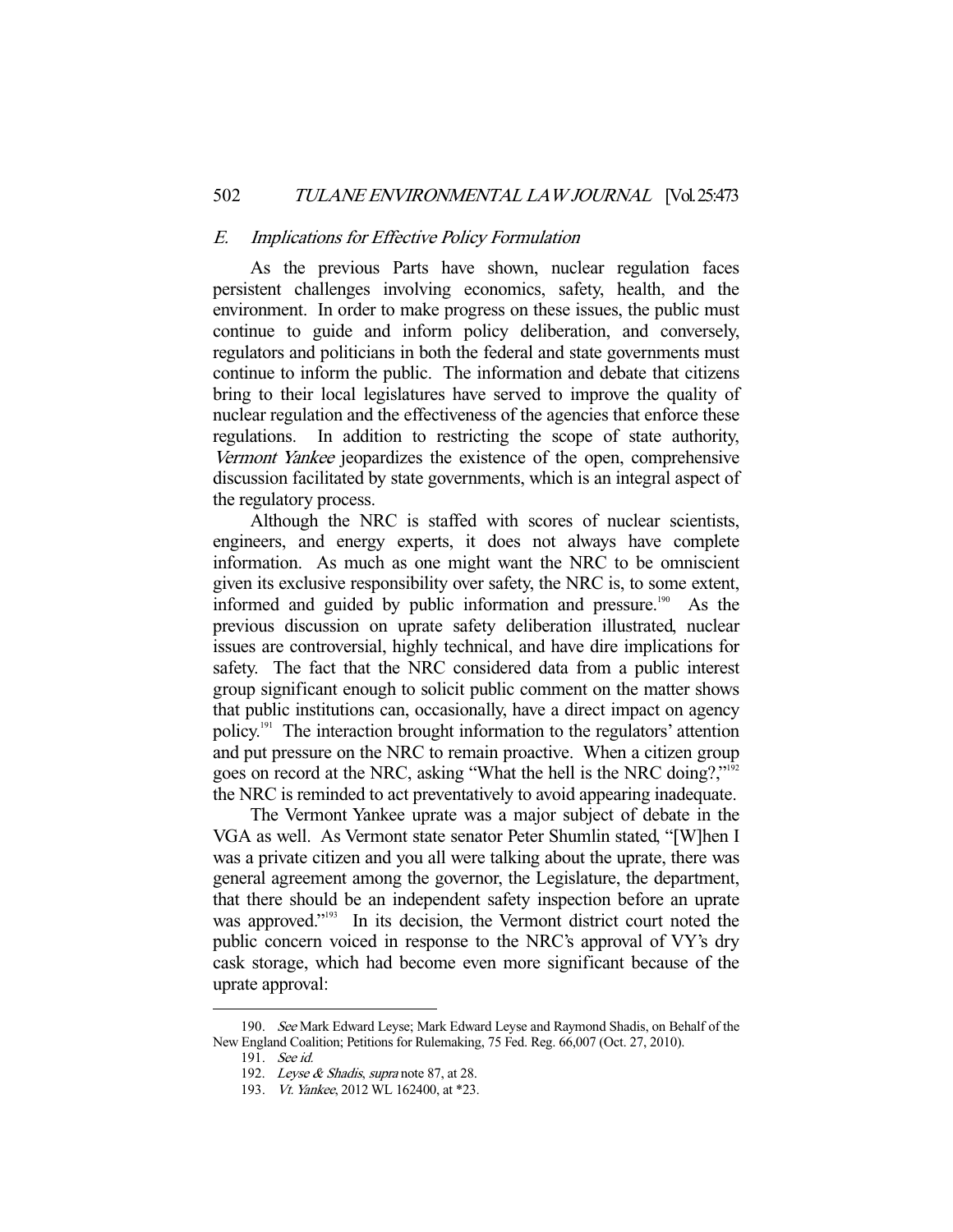The [VPSB] also received almost 500 public comments, of which, it noted, "[t]he vast majority . . . highlighted public concerns about the power uprate that we previously approved, and the desire for an independent safety assessment, general nuclear safety concerns, and Vermont Yankee as a terrorist target." A minority "addressed dry fuel storage directly."<sup>194</sup>

The opinion also noted that during the floor debate on Act 189, a senator stated, "[T]here is a fair amount of public concern about the adequacy of the NRC's inspection process."195 In another instance, expert witnesses "urged 'the Legislature to maintain oversight over dry cask storage,' because there was 'very little faith in the [NRC].'"196 It is worth noting that the issue of appropriate fuel rod temperatures and exposed waste are two issues that bear most directly on plant safety. It was the excess fuel rod heat that melted the reactor core at Fukushima and lead to the release of radioactive gas.<sup>197</sup>

 However, the court did not observe the VGA's careful consideration of these issues in order to applaud its strong response to serious safety concerns; rather, the court emphasized these discussions to support its conclusion that Vermont must have acted almost exclusively out of concern for safety when enacting its laws.<sup>198</sup> The on-the-record discussions of safety, "too numerous to recount," ultimately sank Vermont's legislation.<sup>199</sup>

 Stepping out from behind the preemption lens, the record in Vermont can be viewed differently. What if the record was not replete with references to citizen concerns about radioactive contamination or plant safety? What would that say about the Vermont legislature? It could be taken to mean a number of things, none of which should be considered desirable. For one, it might indicate that the state legislature was ignorant or neglectful of its constituents' most troubling concerns. It is a legislator's job to identify problems and prioritize resources in order to address them. Do we really want a scenario in which local legislators are reluctant to discuss problems candidly and in depth? Public interest groups whose resources may be insufficient to keep pace with the NRC can magnify their concerns through their local legislatures, who have the staff, experience, and resources available to advocate more forcefully.

<sup>194.</sup> Id. at \*11 (alterations in original) (quoting Opinion and Order, *supra* note 114, at 12).

 <sup>195.</sup> Id. at \*23.

<sup>196.</sup> *Id.* at \*43.

<sup>197.</sup> YERGIN, *supra* note 22, at 412.

<sup>198.</sup> See Vt. Yankee, 2012 WL 162400, at \*40-42.

<sup>199.</sup> *Id.* at \*40.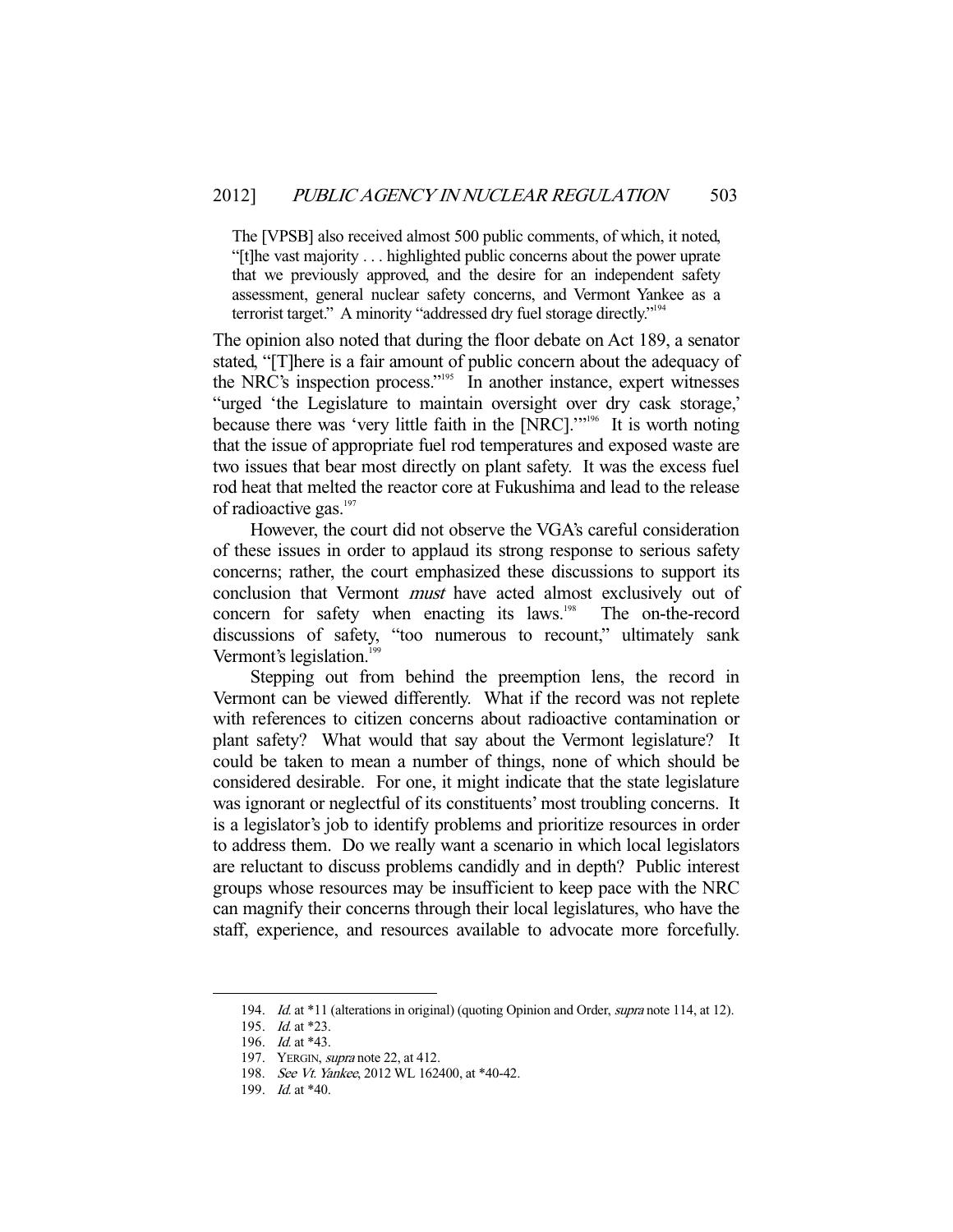State legislatures have the ability to "fill in the gaps" left by federal regulators.<sup>200</sup>

After Vermont Yankee, state legislatures will be even more careful than before to tiptoe around the real issues. They will employ more resources to make sure not only that the legislation itself is appropriately phrased, but also that the entire record supports a valid characterization of legislative purpose. Instead of facilitating cooperative deliberation, as Act 160 would have, Vermont Yankee restricts the deliberative function of state legislatures, which have dealt with local facilities and personnel for decades. The decision will make both legislators and public groups apprehensive. The latter may be deterred from acting in other forums, such as the NRC, because they fear that a court may later draw on these efforts to invalidate state legislation. If legislators, out of fear of preemption, resort to behind-the-scenes legislating, the global regulatory process will be deprived of the critical information and viewpoints needed to find solutions. Given that the Vermont district court draws on public comments, legal advice, signing comments, correspondence, casual remarks, and virtually everything it can find, actors in the regulatory process will come to realize that no statement or action will be immune from judicial scrutiny. This realization may manifest itself in the form of fabricated floor debate, less floor debate, or a general disappearance of transparent exchange on the issues. Ironically, however, legislatures may finally realize what it takes to avoid preemption absolutely. But this will not prevent safety concerns from driving legislation; it will simply discourage candid discussion of safety. State legislators will still pass laws with radiological issues in mind, because quite frankly, it is impossible to ignore these pervasive issues when discussing other aspects of nuclear power. The issues are inseparable.<sup>201</sup>

 A similar concern about open, effective deliberation exists in the area of air quality regulation. In Whitman v. American Trucking Ass'ns, the Supreme Court prohibited the Environmental Protection Agency (EPA or Agency) from considering the costs of implementation when setting National Ambient Air Quality Standards under the Clean Air Act.<sup>202</sup> Without considering costs, the Agency must now determine what limitations on pollutants will "protect the public health with an adequate margin of safety."<sup>203</sup> Critics of this decision argue that it has a negative impact on the "public debate about air quality goals because the EPA

<sup>200.</sup> See Babcock, supra note 189.

 <sup>201.</sup> See id.

 <sup>202. 531</sup> U.S. 457, 471 (2001).

 <sup>203.</sup> Id. at 465 (quoting 42 U.S.C. § 7409(b)(1) (2006)) (internal quotation marks omitted).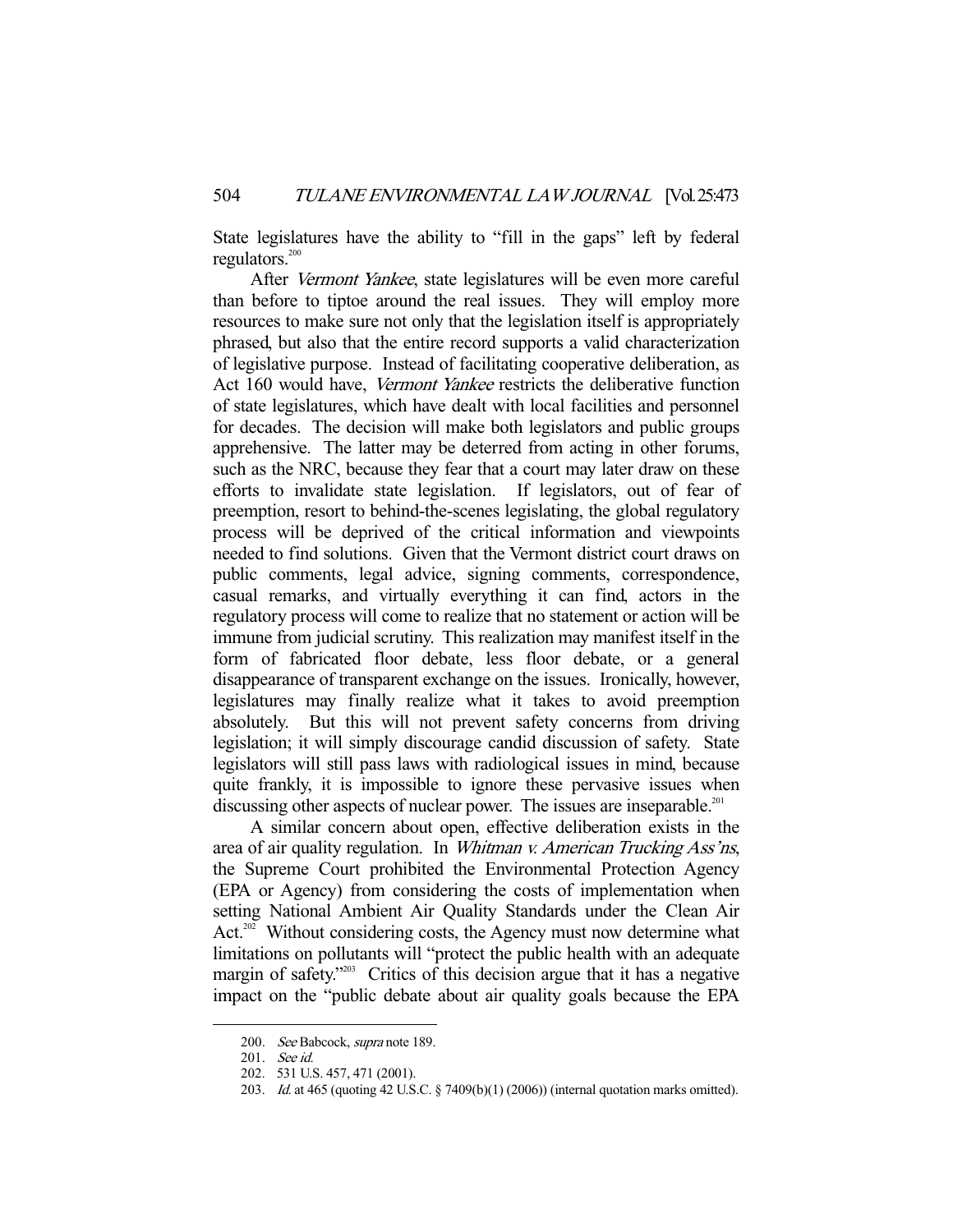cannot explicitly discuss its considerations of costs, even though it must of necessity think about costs."204 The prohibition on cost discussion causes the EPA's deliberation to take on a contrived, unnatural form.

The same line of criticism is applicable to the *Vermont Yankee* decision because state legislators will in effect be required to purge any consideration of safety from their discussion and decision, which, as *Pacific Gas* recognizes, is an impossible task.<sup>205</sup> For example, if waste disposal cannot be discussed because it is largely about radiological substances, then how can the potential economic effect of a "clog" in the fuel cycle be discussed?<sup>206</sup> Uncertainties about the sufficiency of drystorage facilities and the risk of radioactive leakage, while perhaps matters that are exclusively within the regulatory purview of the NRC, will naturally surface in a legislature's discussion of a forty-year-old nuclear power facility. As a constituent, one would hope that state legislators are discussing these issues as frequently and forcefully as possible.

 Yet Vermont Yankee encourages legislators to discuss these issues off the record and out of the public eye. As a result, the quality of the information available to the regulatory process as a whole will deteriorate, and the NRC will lose its campaign to gain public confidence in the industry and its regulators. It should be clear to Congress, the NRC, the industry, and state governments that this is an undesirable direction if the nuclear energy industry is to remain effective and sustainable. The process of deliberation must remain open and informed, and the Vermont Yankee decision will move the process in the opposite direction.

#### V. CONCLUSION

-

 As nuclear energy moves into a new era in the United States, it is essential that the public maintain meaningful control over the nuclear regulatory process. Given the NRC's purging of public involvement on the federal side, the primary alternative for the public is action through

 <sup>204.</sup> ROBERT V. PERCIVAL ET AL., ENVIRONMENTAL REGULATION: LAW SCIENCE AND POLICY 572 (6th ed. 2009) (citing MARC K. LANDY ET AL., THE ENVIRONMENTAL PROTECTION AGENCY: ASKING THE WRONG QUESTIONS 49 (1990); George Eads, The Confusion of Goals and Instruments: The Explicit Consideration of Cost in Setting National Ambient Air Quality Standards, in TO BREATHE FREELY: RISK, CONSENT, AND AIR 222 (Mary Gibson ed., 1985)).

<sup>205.</sup> See Pac. Gas & Elec. Co. v. State Energy Res. Conservation & Dev. Comm'n, 461 U.S. 190, 216 (1983) (explaining that because the "specific indicia of [a state's] intent in enacting [nuclear legislation] are subject to varying interpretation," judicial inquiry into intent in such instances is pointless).

 <sup>206.</sup> Id. at 213.